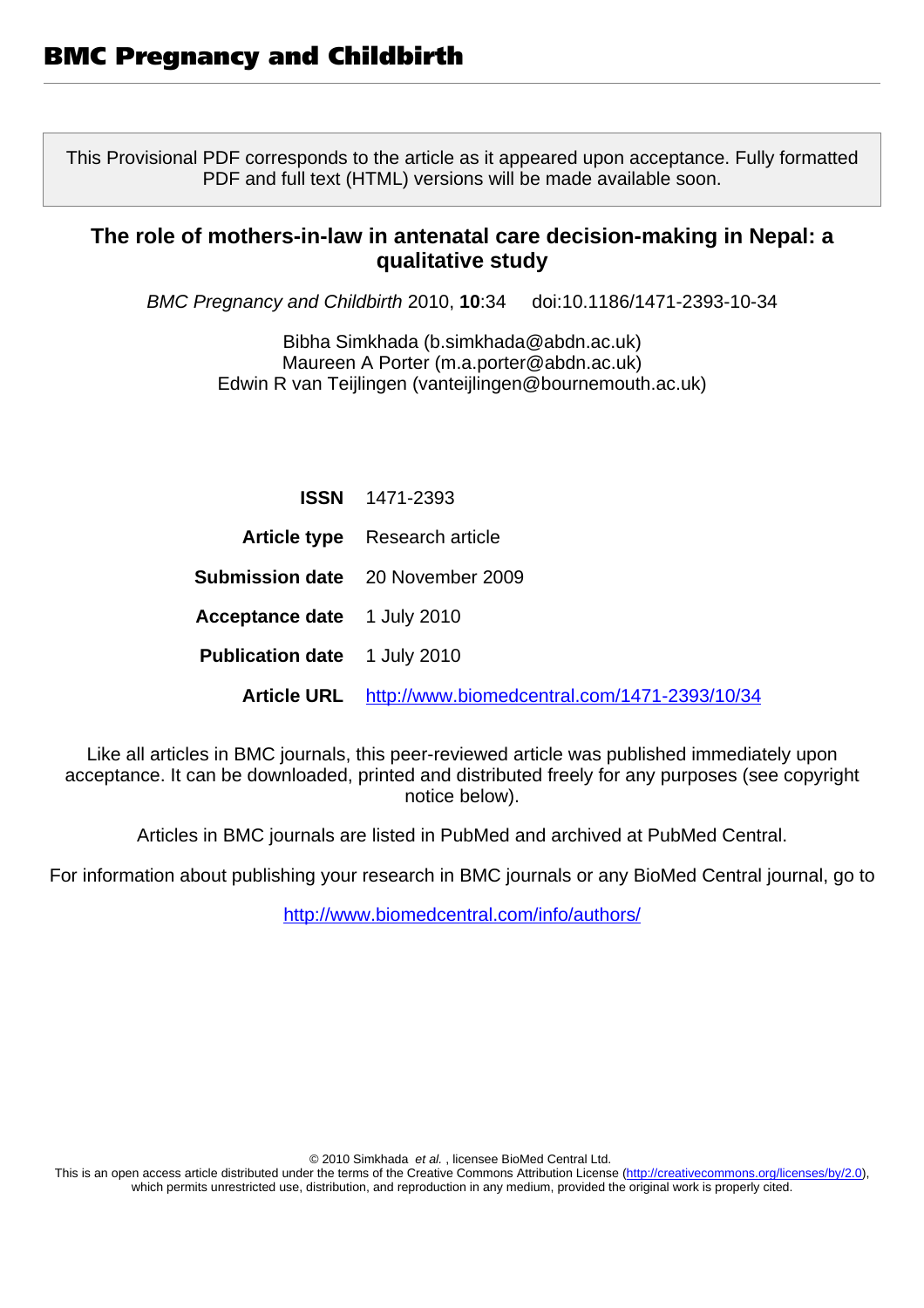# **The role of mothers-in-law in antenatal care decision-making in Nepal: a qualitative study**

Simkhada B1§, Porter MA 2\*, van Teijlingen ER. 3\*

1. School of Medicine & Dentistry, Division of Applied Health Sciences, University of Aberdeen, Aberdeen, Scotland, United Kingdom

2. School of Medicine & Dentistry, Division of Applied Health Sciences, University of Aberdeen, Aberdeen, Scotland, United Kingdom

3.Centre for Midwifery, Maternal & Perinatal Health, University of Bournemouth, Bournemouth, United Kingdom

\*These authors contributed equally to this work

§Corresponding author

Email addresses:

BS: b.simkhada@abdn.ac.uk

MP: m.a.porter@abdn.ac.uk

EvT: vanteijlingen@bournemouth.ac.uk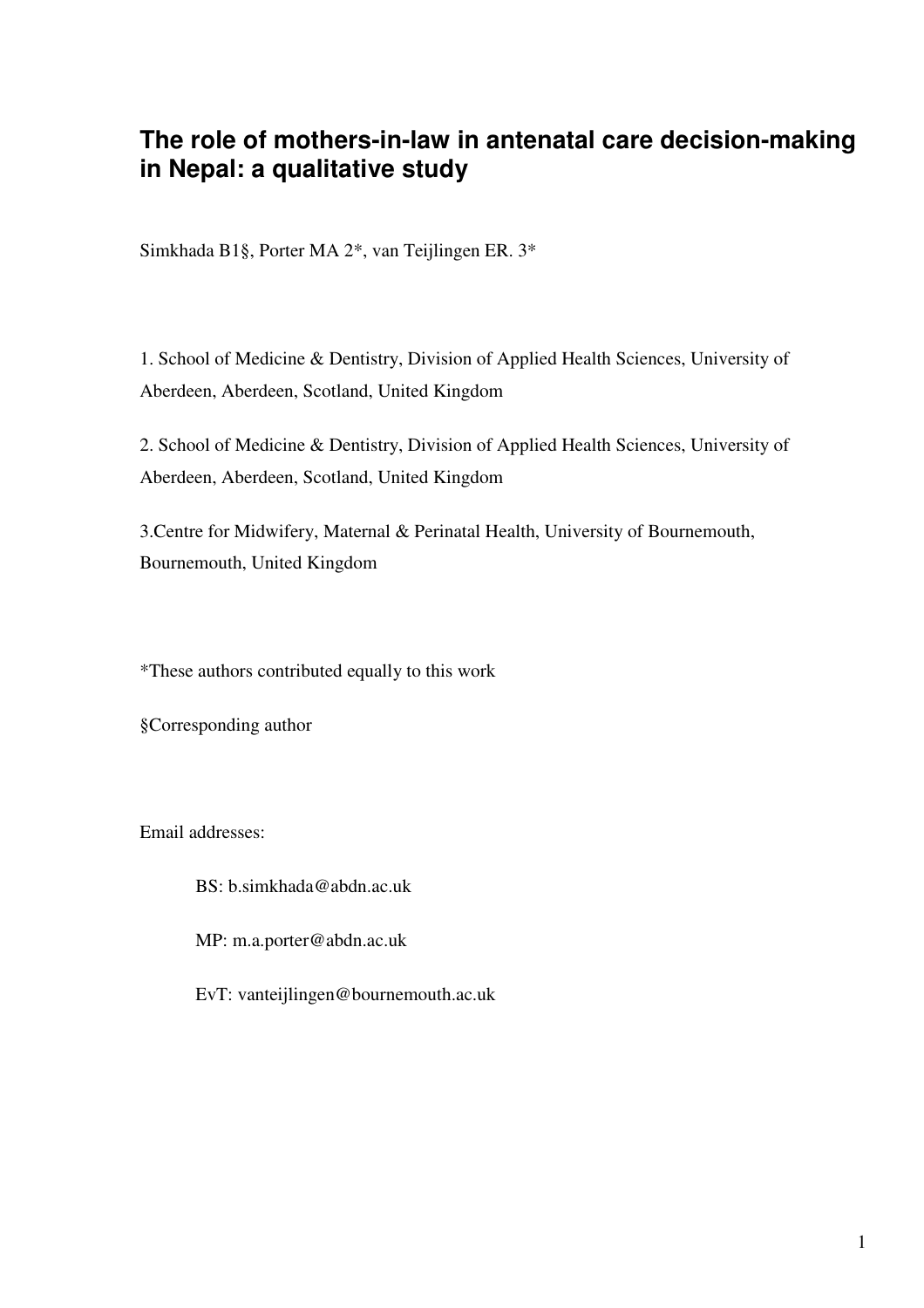### **Abstract**

### **Background**

Antenatal care (ANC) has been recognised as a way to improve health outcomes for pregnant women and their babies. However, only 29% of pregnant women receive the recommended four antenatal visits in Nepal but reasons for such low utilisation are poorly understood. As in many countries of South Asia, mothers-in-law play a crucial role in the decisions around accessing health care facilities and providers. This paper aims to explore the mother-in-law's role in (a) her daughter-in-law's ANC uptake; and (b) the decision-making process about using ANC services in Nepal.

### **Methods**

In-depth interviews were conducted with 30 purposively selected antenatal or postnatal mothers (half users, half non-users of ANC), 10 husbands and 10 mothers-in-law in two different (urban and rural) communities.

### **Results**

Our findings suggest that mothers-in-law sometime have a positive influence, for example when encouraging women to seek ANC, but more often it is negative. Like many rural women of their generation, all mothers-in-law in this study were illiterate and most had not used ANC themselves. The main factors leading mothers-in-law not to support/encourage ANC check ups were expectations regarding pregnant women fulfilling their household duties, perceptions that ANC was not beneficial based largely on their own past experiences, the scarcity of resources under their control and power relations between mothers-in-law and daughters-in-law. Individual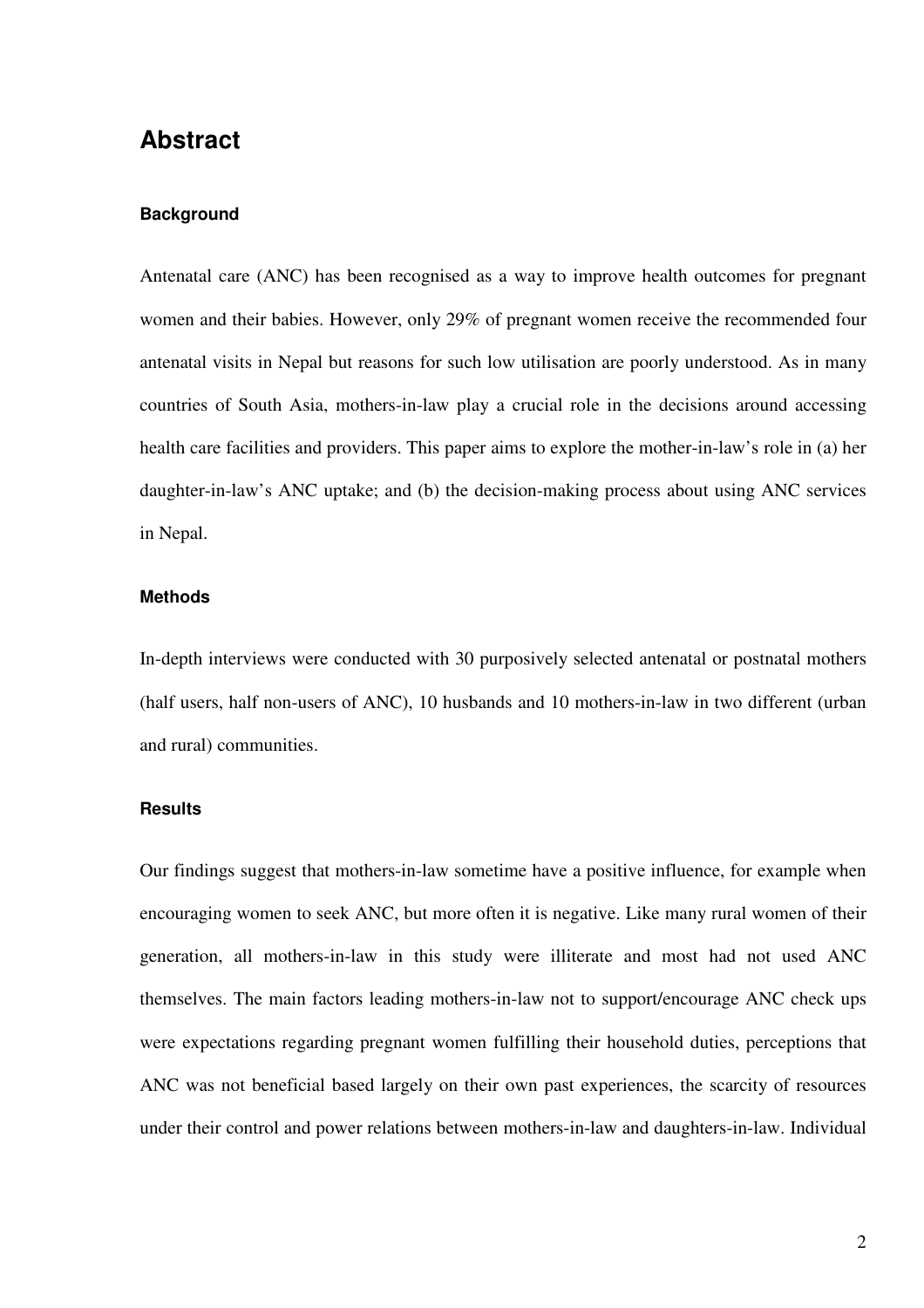knowledge and social class of the mothers-in-law of users and non-users differed significantly, which is likely to have had an effect on their perceptions of the benefits of ANC.

### **Conclusion**

Mothers-in-law have a strong influence on the uptake of ANC in Nepal. Understanding their role is important if we are to design and target effective community-based health promotion interventions. Health promotion and educational interventions to improve the use of ANC should target women, husbands and family members, particularly mothers-in-law where they control access to family resources.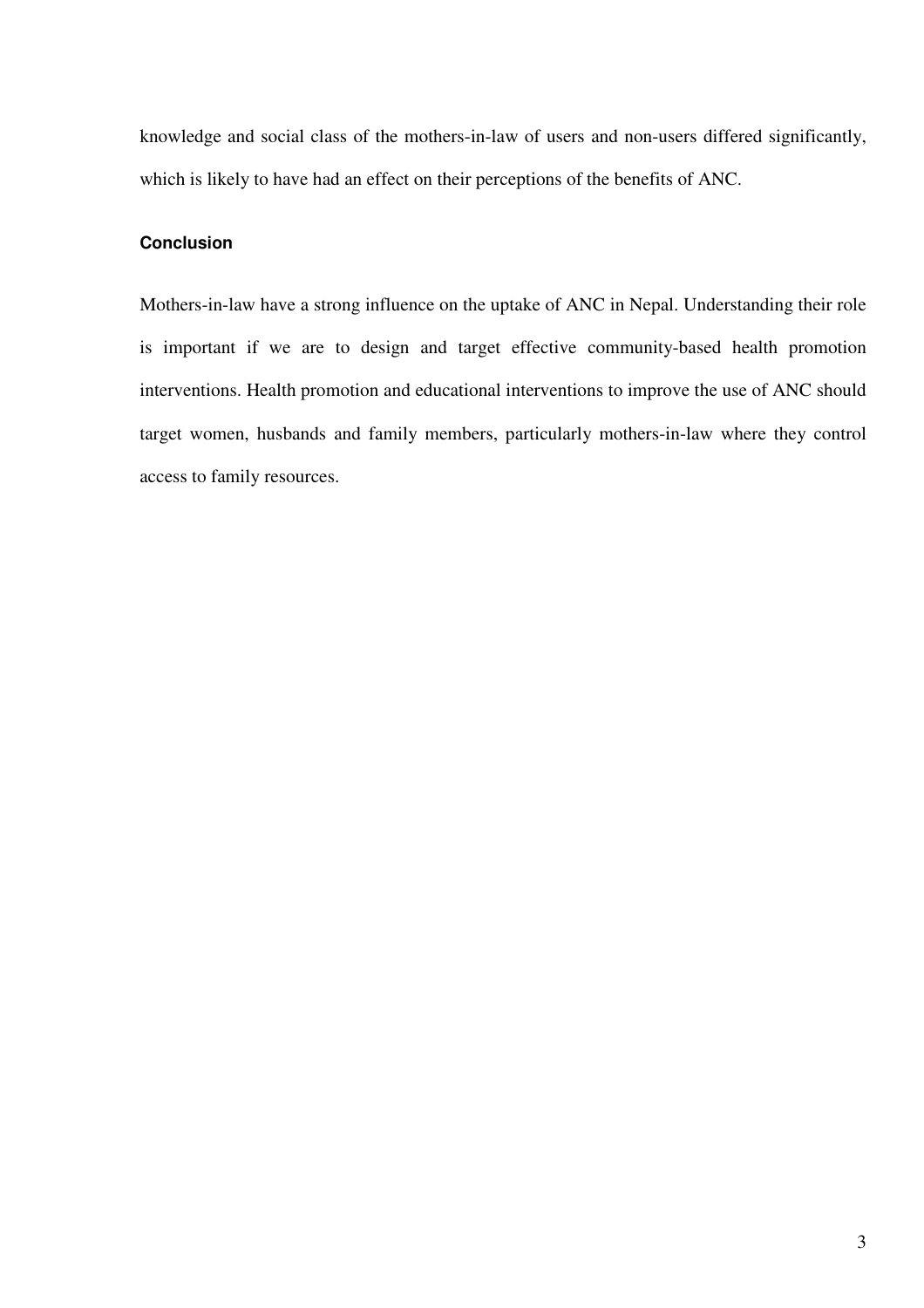# **Background**

Improving maternal health is the fifth of eight Millennium Development Goals (MDGs), aiming to reduce the maternal mortality ratio (MMR) by three quarters between 1990 and 2015 [1]. There are an estimated 281,500 maternal deaths worldwide each year, over 99% of which occur in the developing world and most are avoidable [2]. In Nepal, maternal mortality is estimated at 281 per 100,000 live births, which is one of the higher MMRs in the world. Underutilisation of health services is one factor contributing to high maternal mortality, e.g. 81% of births take place at home, many without skilled attendants [3]. Complications during pregnancy and childbirth such as haemorrhage, sepsis, spontaneous abortion, pre-eclampsia and eclampsia, and prolonged/obstructed labour are the leading causes of death and disability among women of reproductive age in developing countries [4]. Millions of women lack access to adequate care during pregnancy.

Antenatal care (ANC) is an important determinant of safe delivery that can offer opportunities to encourage women to deliver with a skilled attendant in a health facility [5] ultimately helping to reduce maternal mortality [6]. A key function of ANC is to offer health information and services that can significantly improve the health of women and their infants [7]; moreover ANC usage has a positive impact on the uptake of postnatal services [8]. Recently, the potential of the antenatal period for the prevention of HIV transmission from mother to child has led to renewed interest in access to and use of antenatal services [9]. The World Health Organization (WHO) recommends at least four ANC visits since empirical evidence has shown that this is sufficient for uncomplicated pregnancies [10].

A recent systematic review has identified factors affecting the uptake of ANC services in developing countries [11]. Maternal education [12], husband's education, marital status, service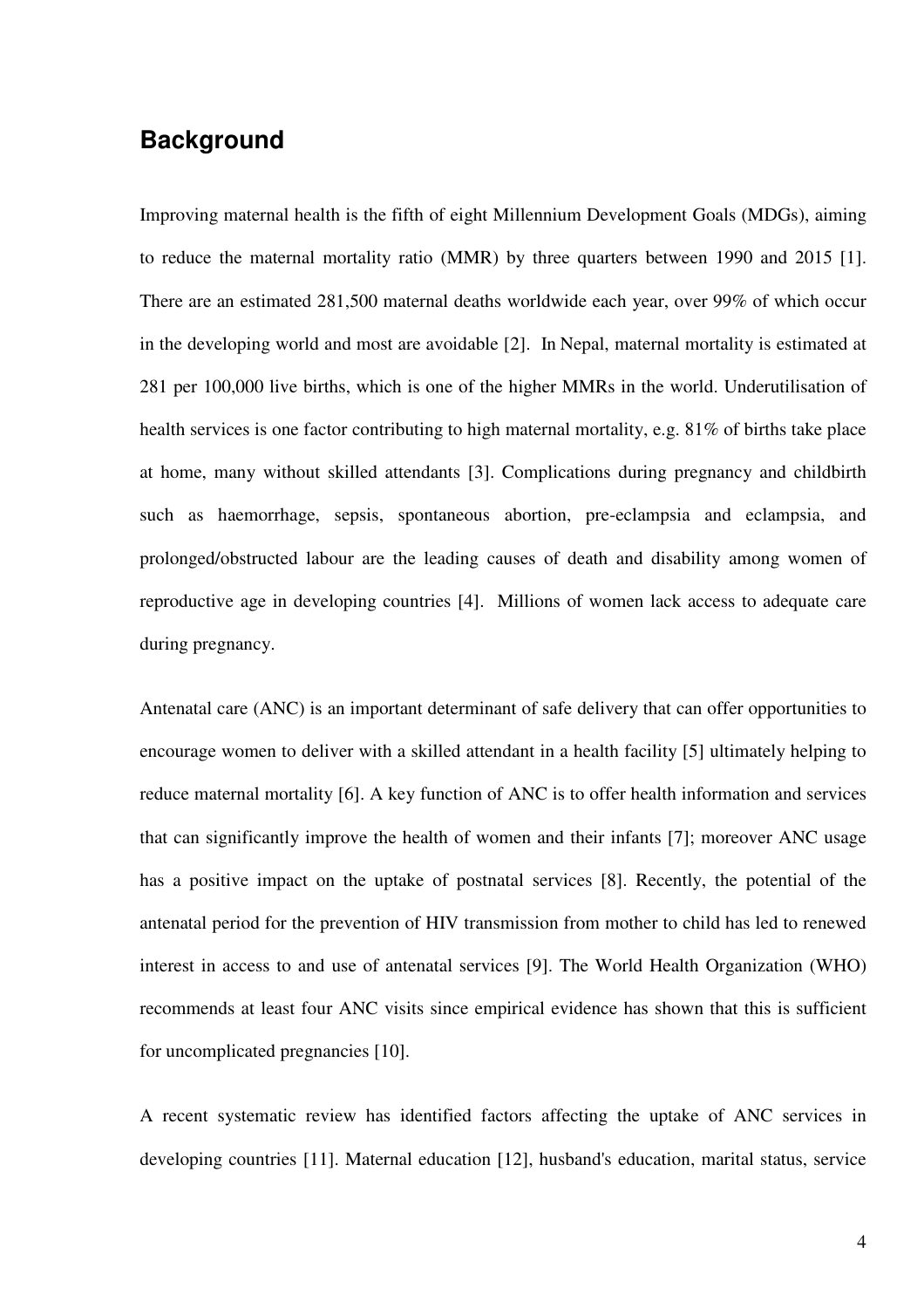availability [13], cost [14], household income, women's employment, media exposure [15] and having a history of obstetric complications affected ANC uptake in most developing countries. Cultural beliefs and ideas about pregnancy also had an influence on ANC use in some countries. Higher parity had a negative effect on adequate attendance [14]. A number of studies found relationships between economic factors and ANC utilisation, and identified cost as a barrier to uptake [11].

#### **ANC in Nepal**

The Government of Nepal aims to increase the percentage of pregnant women attending four antenatal visits to 80% [16]. The uptake of ANC in Nepal is low, with only 29% of pregnant women receiving the recommended four check-ups and 26% not receiving any [3]. This figure is not only well below the government target, it is also below the developing countries' average of 68%. The average for the region is 54% in South Asia and 82% in East Asia [7]. With limited resources, inadequate administrative capacity and competing health needs, the Government of Nepal struggles to provide even minimal ANC [17].

#### **Mother-in-law's role**

A few studies have examined socio-demographic and socio-economic factors in the uptake of ANC in Nepal [12, 18], finding that better educated or economically advantaged women are more likely to receive ANC. Evidence from similar contexts such as Pakistan and Bangladesh suggests that mothers-in-law [19,20], and other family members significantly affect uptake [21]. Older women, especially mothers-in-law did not consider ANC essential during pregnancy and often discouraged their daughters-in-law from attending in rural Bangladesh [20]. Women who perceived friends and family to be supportive were twice as likely to attend ANC in Jamaica [22]. In Nepalese society it is customary for senior women to occupy the top position in a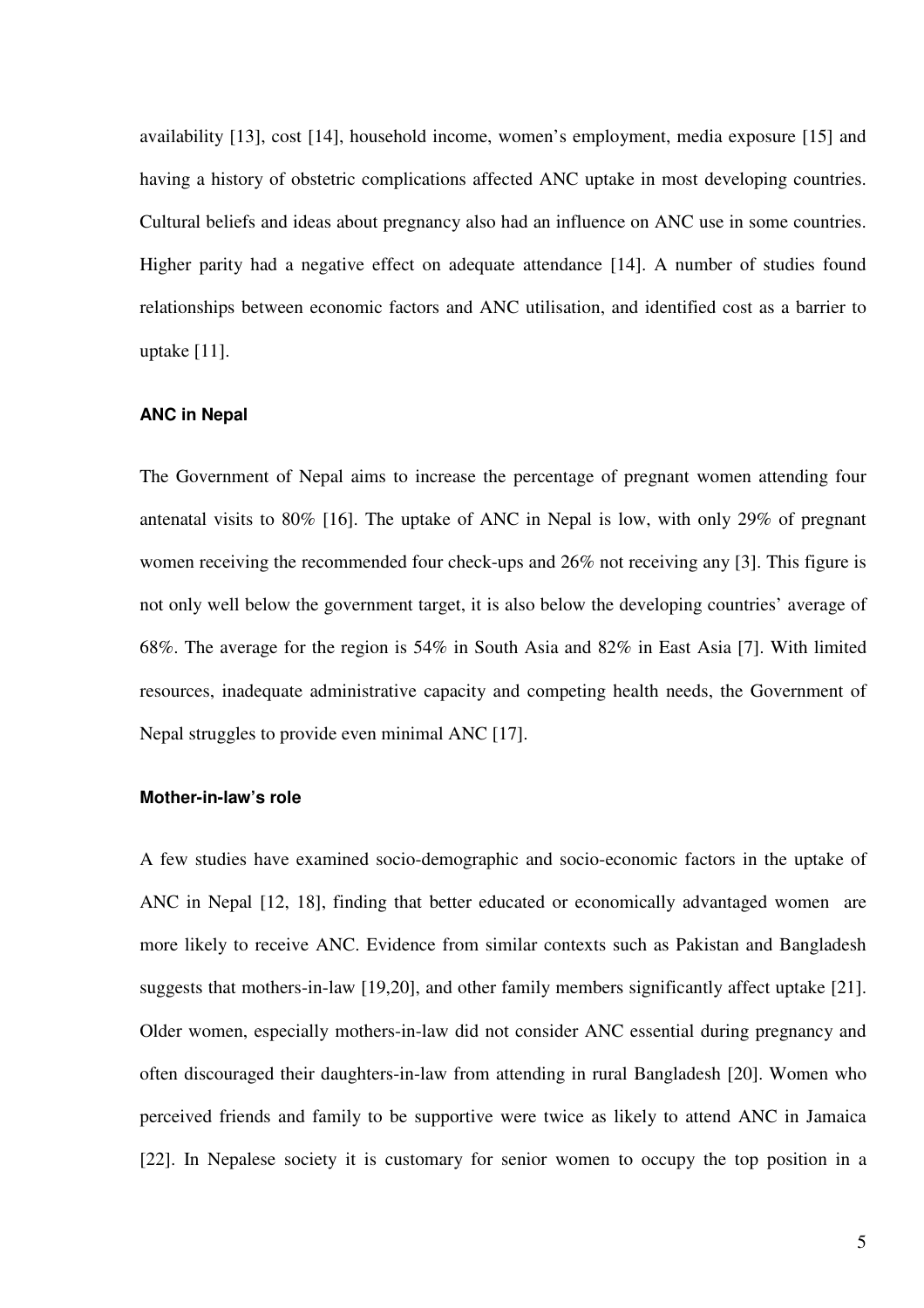hierarchical family network, exercising authority and power over daughters-in-law. In this patriarchal society, decisions about the management of pregnancy and childbirth usually come within the purview of older women, especially mothers-in-law [23] as do those about perinatal care [24,25]. Therefore, our study set out to examine in detail the role of mothers-in-law in decision-making and uptake of ANC by their daughters-in-law, gaining insight into the circumstances that affect the decision-making process around ANC.

### **Methods**

The dominant method in this mixed-methods study is qualitative. Qualitative research is commonly used in studies of health service organisation [26]; for example, it has been used to explore women's use of ANC [27] and gain understanding of how mothers-in-law view their role within child birthing [24]. Qualitative semi-structured interviews offer opportunities for collecting unexpected valuable data [28]. Given the exploratory nature of this research amongst an undeveloped and understudied population which included mothers-in-law and husbands, indepth interviewing helped to draw out contextual, descriptive and process-oriented information and allowed respondents to identify issues from their own perspectives, providing rich and detailed information about their perceptions and experiences [29]. In addition a small questionnaire was used to collect background information and demographic data from the interviewees. The intention was to compare the accounts of users and non-users of ANC and of women and other family members (mothers-in-law and husbands). Equal numbers of users (women who had at least one antenatal visit) and non-users (women who had no ANC in the index pregnancy) were purposively selected by locality (rural/urban), education, age, ethnicity and religion. Women in early pregnancy (before six months) were excluded as their ANC use was incomplete.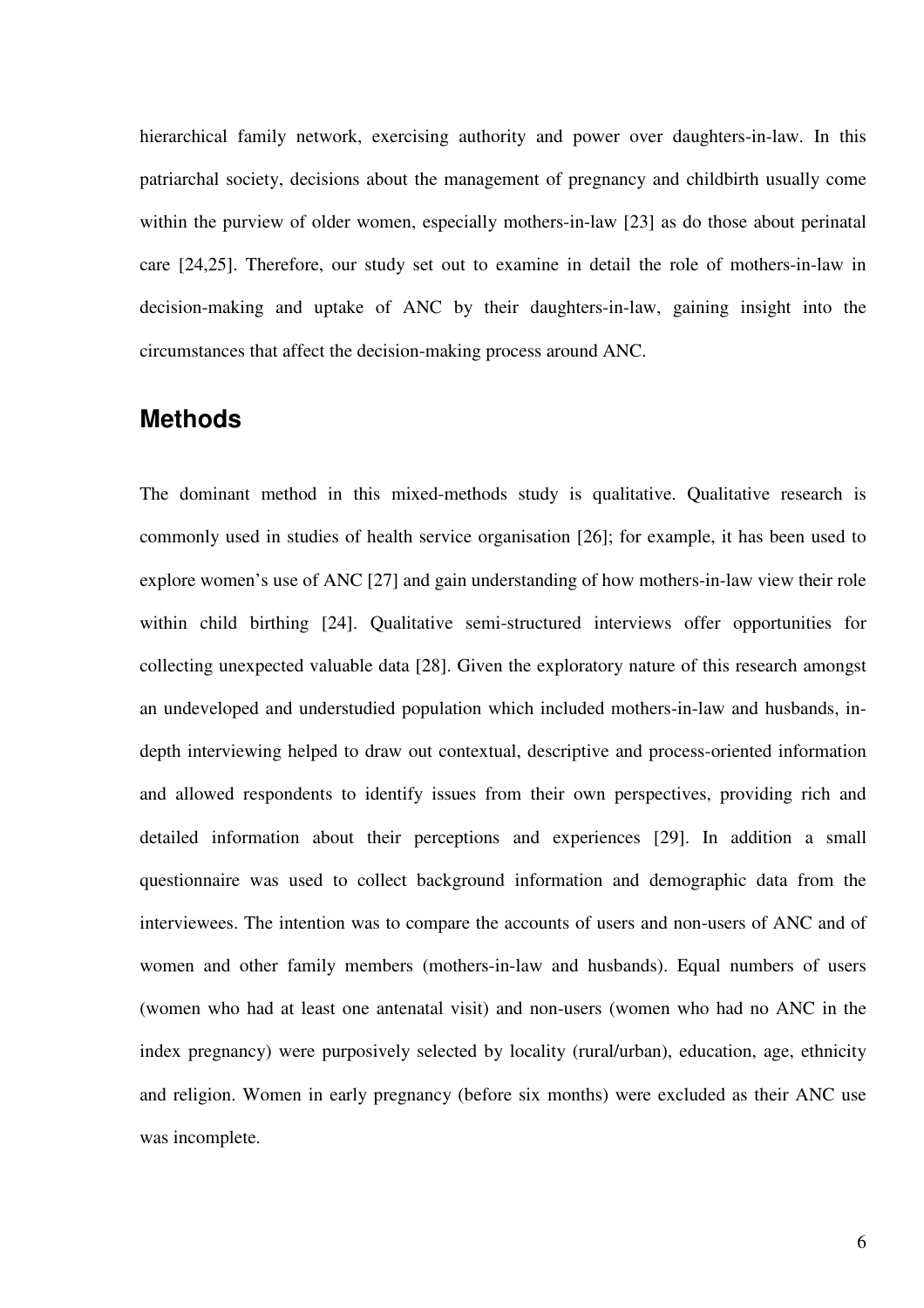Local health workers initially helped to identify women, but due to the lack of systematic recordkeeping on pregnant and postnatal women we used a social network approach in the community to recruit interviewees. As pregnant women and new mothers were the primary focus of the study, recruitment stopped when data saturation had been reached [30]. Altogether thirty indepth interviews were conducted with pregnant women or women who had a child younger than one year. Due to constraints of time and money we decided beforehand to interview ten husbands and ten mothers-in-law, to include family members of ANC users and non-users. Fieldwork was conducted in semi-urban and rural areas of Nepal, each about 20km from the capital Kathmandu. Data collection began at the end of 2006 and continued for six months. Most of the interviews occurred in participants' homes, but some were in school halls or health clinics.

A short semi-structured questionnaire and interview schedule were developed in Nepali. Both were piloted on a pregnant woman, a mother of a child under the age of one, a mother-in-law and a husband [31]. The questionnaire was used to ascertain socio-demographic information about respondents (copy available from first author), reducing the length of the in-depth interview and guiding its content. As we planned a predominantly qualitative study with relatively low numbers of interviewees it was envisaged that no statistical analysis would be conducted and the construct validity of the instrument was a lesser concern. The questions were largely demographic and derived from the DHS (Demographic and Health Surveys) questionnaire. As most of the Nepalese women were illiterate, the interviewer completed the questionnaire with them.

Interviews were conducted by the first author who is native Nepali and audio-recorded with respondents' permission. Recordings were transcribed and translated into English by the first author single-handedly as suggested by Twinn [32]. Two English transcripts were translated back [33] into Nepali at a later date to check the quality of translation. Data analysis was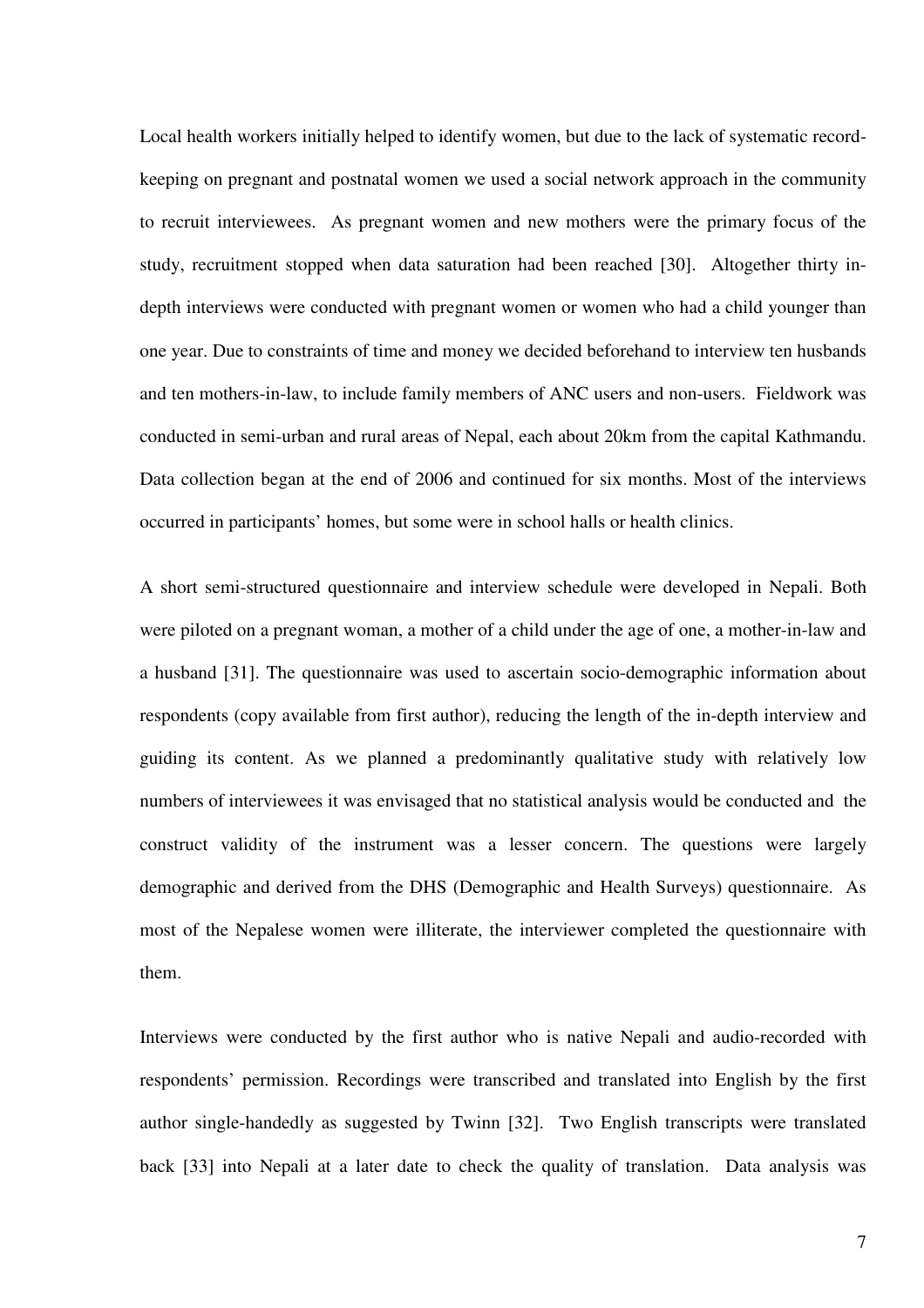concurrent with data collection to identify when data saturation was reached. Inductive thematic analysis [34] is a coding process which involves systematically sorting textual data into categories from which patterns emerge and themes develop. With 50 interviews computerassisted analysis becomes more viable [35], hence transcripts were coded using N-Vivo software [36]. To ensure the trustworthiness of coding and interpretation, ten transcripts were randomly selected and coded independently by MP and EvT and any divergences discussed. Verbatim quotations are used to illustrate the range of perceptions within each theme from the respondent's perspective.

Ethical approval (Ref no-1052) was obtained from the Nepal Health Research Council (the national ethical clearance body). Participants were fully informed about the nature of the study and assured of anonymity. Due to high levels of illiteracy, verbal consent was taken from all respondents prior to the interview.

## **Results**

Socio-demographic characteristics of the 50 respondents are presented in Table 1. This shows some major social differences between users and non-users. The majority of the non-users were older women with higher parity and mainly from lower class/caste. They were also more likely to have illiterate husbands and to be illiterate themselves. All of the mothers-in-law were illiterate and most were over 60.

Five important sub-themes emerged from the analysis: workload of pregnant women, mothersin-law's perceptions, past experiences, control over resources, and family relationships and power.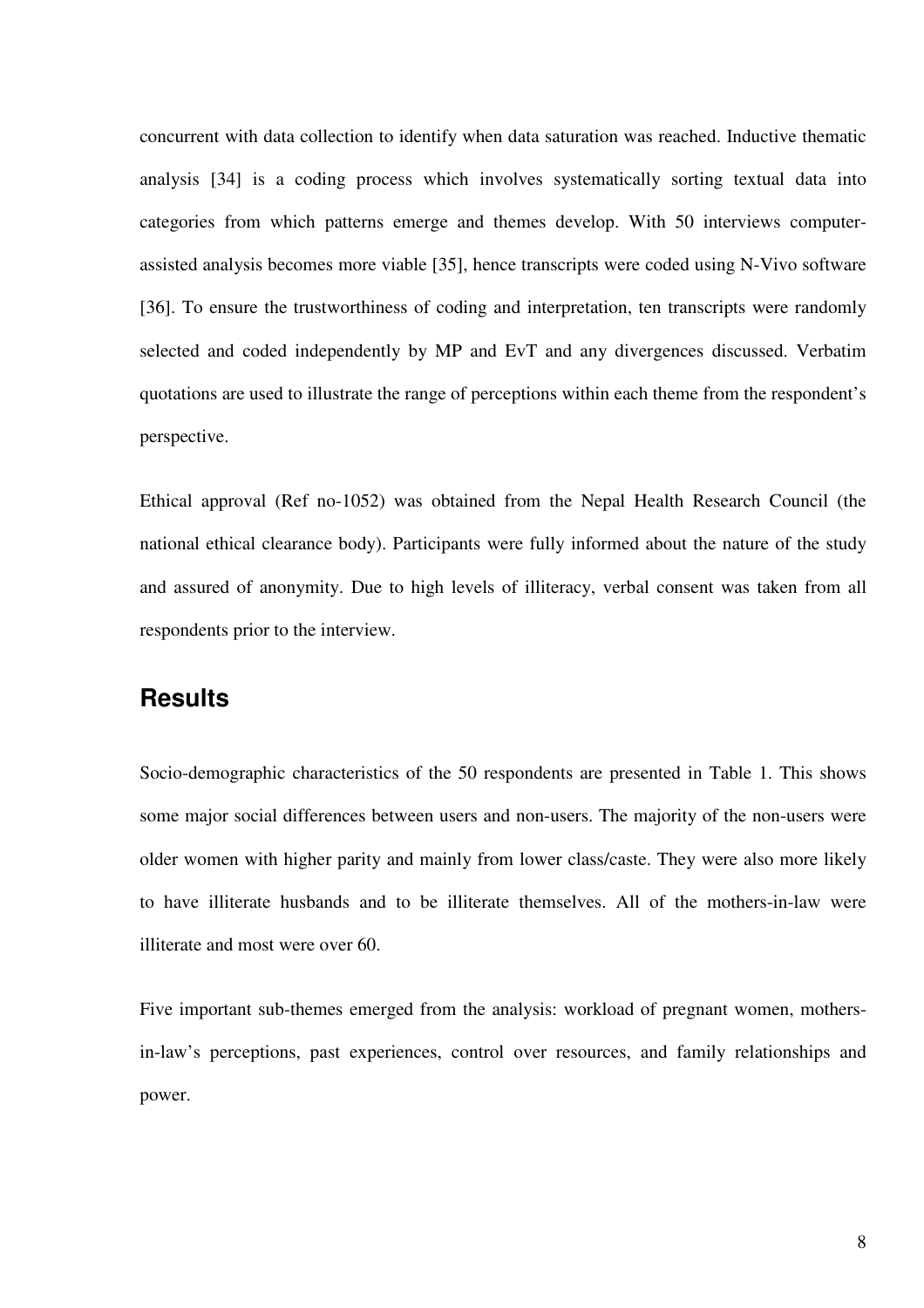#### **Pregnant women's workload**

Most of the women said that they could not attend ANC check-ups due to their workload in the home, which they perceived as heavy and unavoidable. According to some non-users, their mothers-in-law prioritised household work over their daughters-in-law's health. Some of the non-users had used ANC in past pregnancies; one such non-user said that her mother-in-law viewed ANC merely as a diversion and described her experience during her only antenatal visit:

"My in-laws and my husband scolded me. I thought it would be better not to go for check-ups than to hear criticism from them. I went for a check-up once in my previous pregnancy; I had to wait in the queue. They blamed me for going to see my friends for entertainment, leaving my household work undone" (Non-user Woman1).

Many women said that their mothers-in-law's expectation that household work had to be done made it hard for them to go for ANC check-ups without finishing tasks assigned to them.

"My mother-in-law doesn't help. It might be due to her past experiences. She used to do all the work by herself during her time of pregnancy. So she wants me to do the same. I have lots of work here at home, so I don't go for ANC check-ups" (Non-user Woman 4).

However, heavy workloads were also an issue for some women who had managed to use ANC. The key factors appear to be a combination of their husbands' literacy and having a source of income; living close to a health institution which offered ANC also helped. However, a user woman who had a heavy burden of household work said that she was not treated well by her mother-in-law when she could not finish her work as a result of an ANC visit.

"I had to do lots of household work. I had to go to the forest to collect wood and grass for cattle and also do housework. I went to the forest even after nine months of pregnancy. My mother-in-law scolded me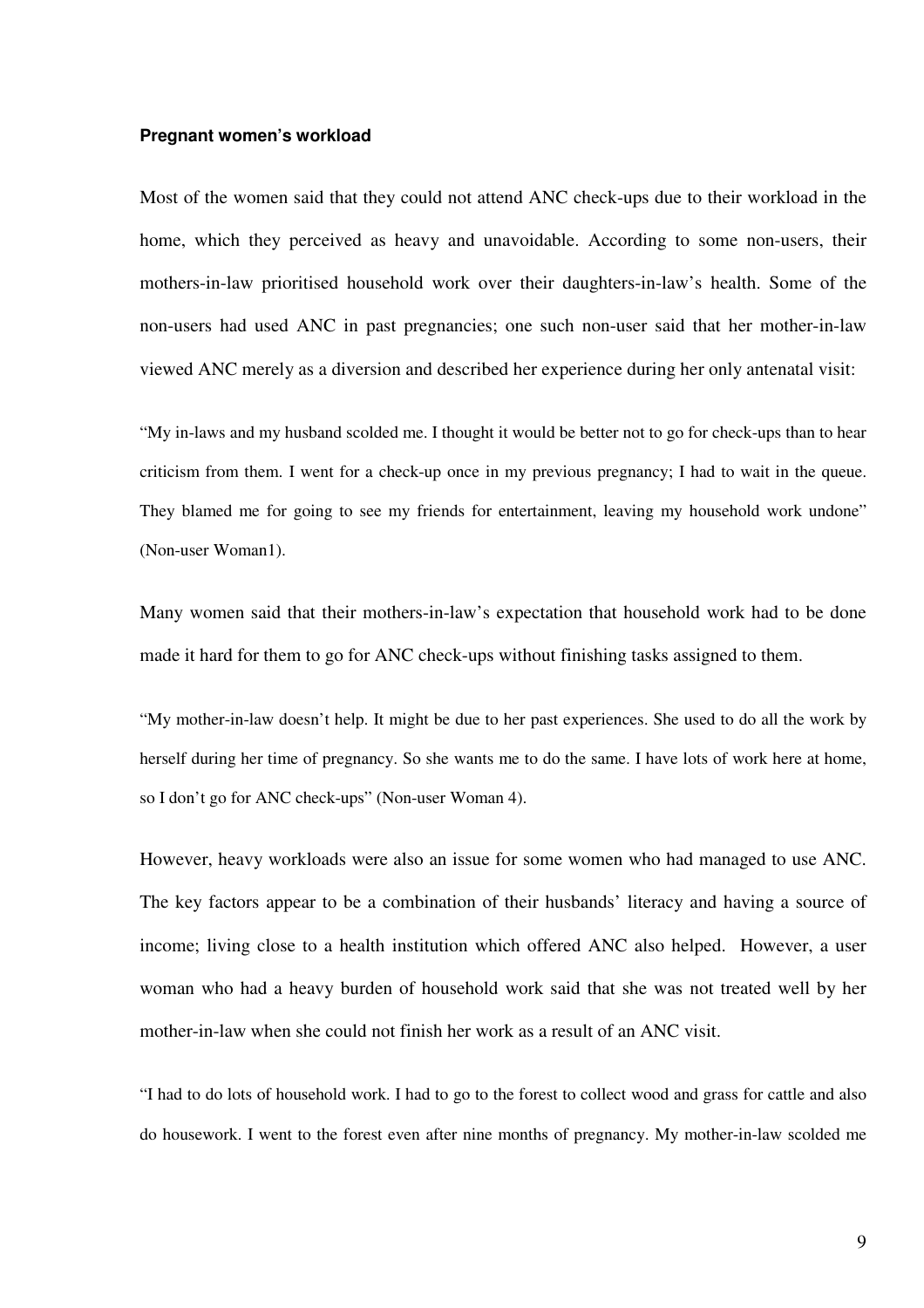when I left household work behind due to the health post visit... it would be better if pregnant women didn't have to work so much and could get rest when they wished" (User Woman 10).

The majority of the ANC user husbands accepted that women have to work hard during pregnancy in Nepalese society. Several expressed the view that mothers-in-law usually played an unsupportive role, providing much work which had to be completed before they considered ANC attendance. For example;

"In the village women work until delivery; they can't stay without working. It's not like in the city ….. I have seen some of the mothers-in-law scold them, saying that they hadn't taken a rest in their own time and that the daughter-in-law doesn't need to rest. Some mothers-in-law do not tell their daughters-in-law to go for antenatal check-ups. Women have to finish their work before they go" (User Husband 1).

Most mothers-in-law expected their daughters-in-law to work during pregnancy as they had worked themselves. As they perceived the workload for their daughters-in-law to be lighter than in their own time, they had little sympathy for them, believing the earlier tradition to be better. A user mother-in-law said that working hard is part of the culture for pregnant women, implying that it was beneficial.

"In the past, pregnant women had to work very hard. We never got time to take rest. We had to be strong and carry our baby during work. But pregnant women nowadays take rests most of the time. They do not work hard and they do not carry their baby during work" (ANC users' Mother-in-law 2).

There is a cultural practice in extended families of sending pregnant women to their maternal home, especially when they are unwell. Women mentioned that daughters were sometimes looked after and treated better in their maternal home compared to the care and food which they received in their in-laws' house. Women felt that they should be able go to their maternal home if they wished to take a rest during pregnancy as less demands were made of them there.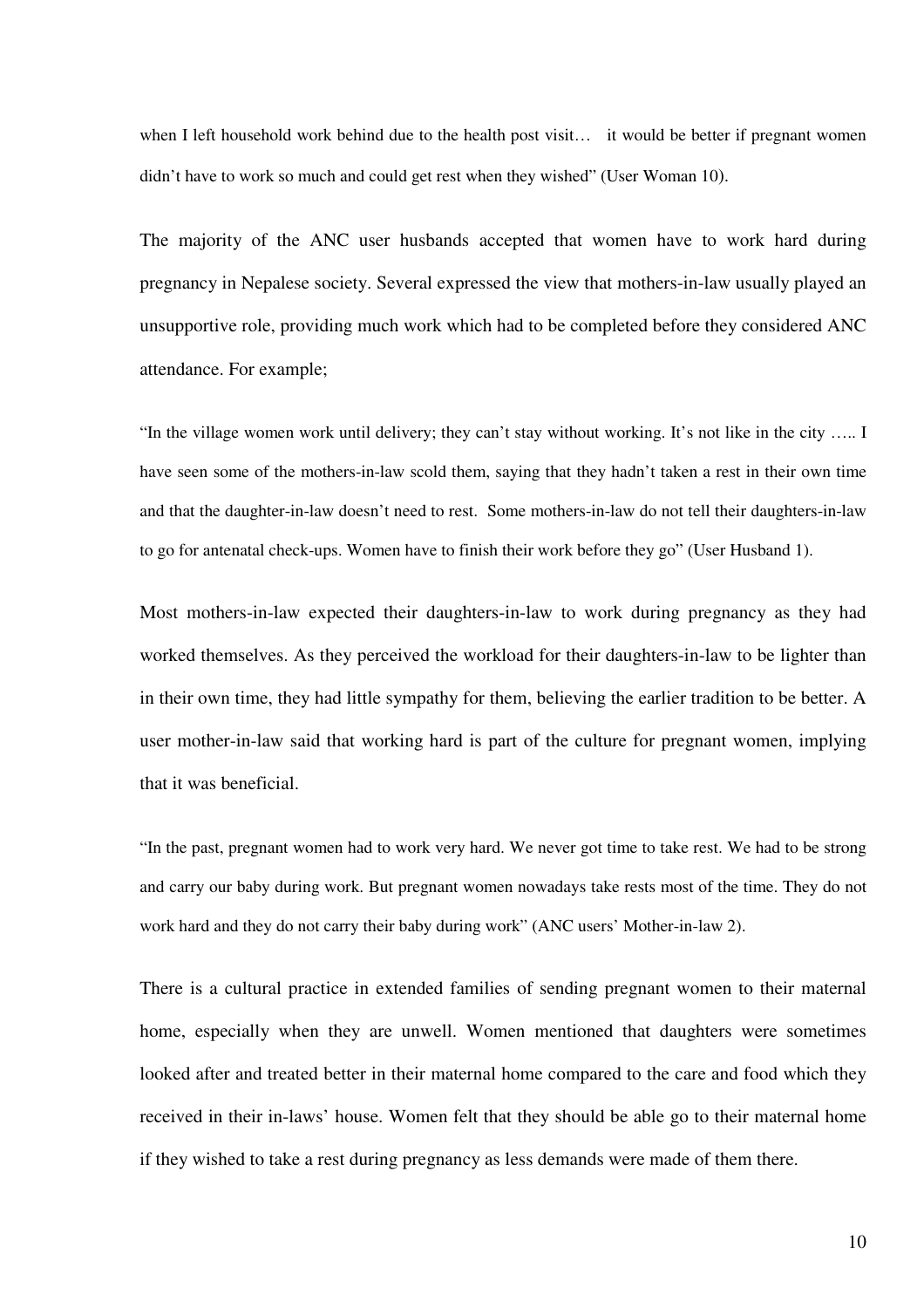"I get a lot of rest in my mother's home. My sister-in-law and mother do most of the work. Better food as well... people in my maternal home understand my problem better than the in-laws do" (Non-user Women 4).

Several women mentioned mothers-in-law's belief that hard work is acceptable as pregnancy is not an illness.

#### **Mother-in-law's perceptions and their own experiences of ANC**

A theme emerging from both husbands' and women's accounts concerned mothers-in-law's perceptions of the benefits of ANC and their own experience of pregnancy and delivery. ANC was viewed as a curative rather than preventative form of care. Most mothers-in-law believed that as pregnancy is a natural state, there was no need to seek medical care and that ANC was only necessary when complications occurred. Some could see no benefits in ANC, especially if they had not experienced problems during their own pregnancies or deliveries. Often they relied on traditional medicine for any illness and there was no common history of attending ANC.

A non-user woman related how her mother-in-law decried the benefits of ANC when she mentioned the need for a nutritious diet during pregnancy:

"My mother-in-law said that pregnant women didn't go for antenatal check-ups in the old days. She told me that she had all her children without any antenatal check-ups and all are fine. She questioned why different foods and antenatal check-ups are necessary for pregnant women. That's why I didn't go" (Nonuser Woman 1).

Mothers-in-law's own experiences of pregnancy influenced their daughters-in-law's uptake of ANC. Women believed that mothers-in-law did not want to send their daughters-in-law because they had all their children without any antenatal or medical care. Their explanations showed that they sometimes internalised these views: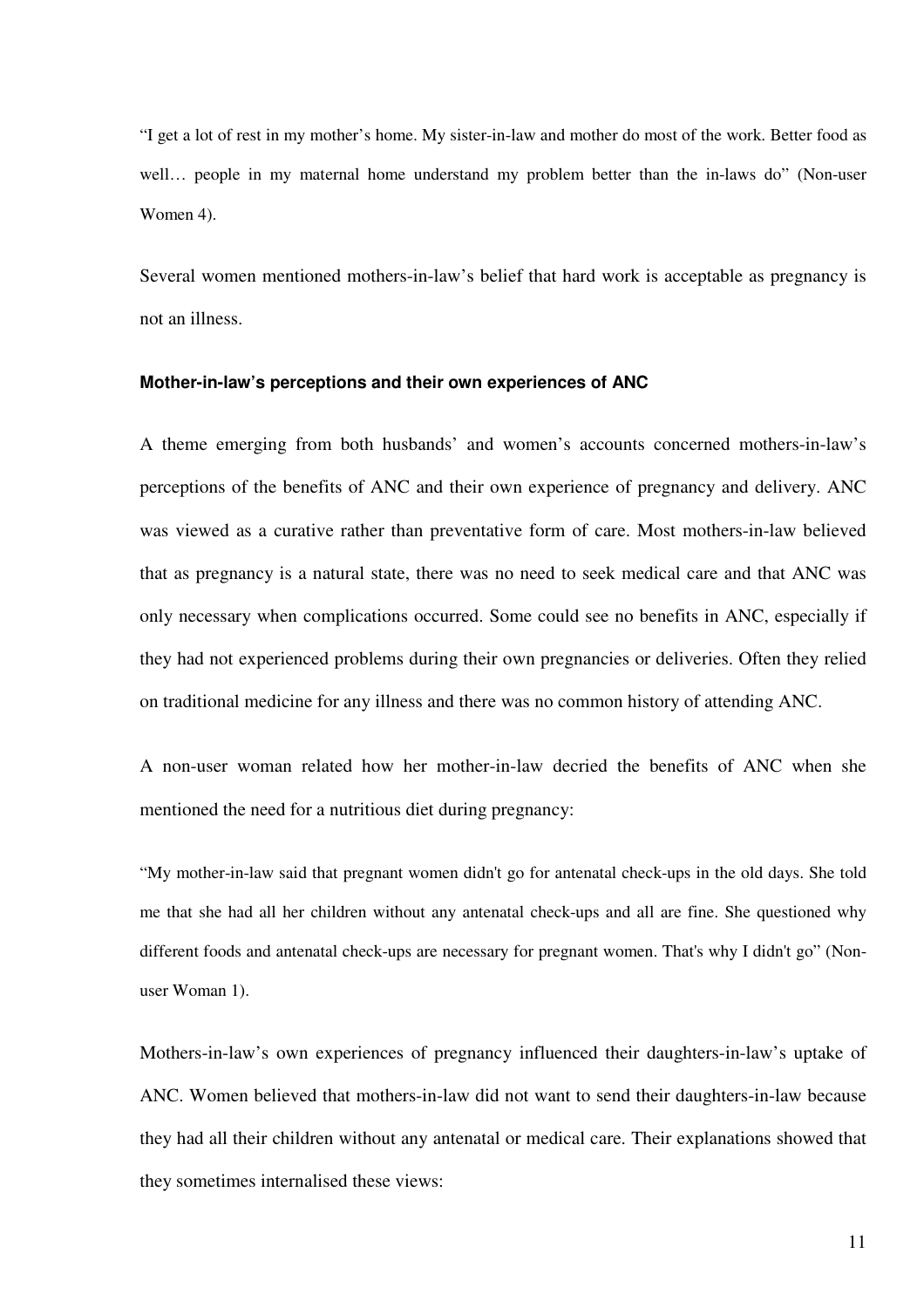"A health volunteer told me that I had to go for antenatal check-ups … I heard that women hadn't gone for antenatal check-ups in the old days but had their baby without check-ups. My mother-in-law told me the same" (Non-user Woman 4).

Similarly, a non-user's husband appeared to dismiss ANC on the basis of his mother's views of its usefulness and that of other mothers-in-law known to him.

"Some mothers-in-law say nothing will happen without any antenatal check-ups and that they gave birth to babies without going to hospitals" (Non-user Husband 3).

Mothers-in-law in families of higher status in the community sometimes experienced pressure to send their daughters-in-law for ANC although they personally believed it to be unnecessary. Whereas few mothers-in-law got pressure from their sons to send their wives for ANC, several mothers-in-law felt pressure from health workers (Female Community Health Volunteer) living in their community. For example:

"I don't know anything. I never went for check-ups during my pregnancies. If everybody is saying pregnant women should go for check-ups then my daughter in-law should go as well" (ANC user's Mother-in-law 1).

A few mothers-in-law talked negatively about the old days when money and attitudes prevented people from seeking ANC. One mother-in-law wanted to improve her grandchildren's chances and encouraged her daughter-in-law to attend. She had only one son and was concerned about future generations.

"I told my son to take my daughter-in-law to the hospital for check-ups …It was very different in my time. I never went for antenatal check-ups. It was a matter of shame and also we couldn't get enough money to go to hospital for check-ups" (ANC user's Mother-in-law 5).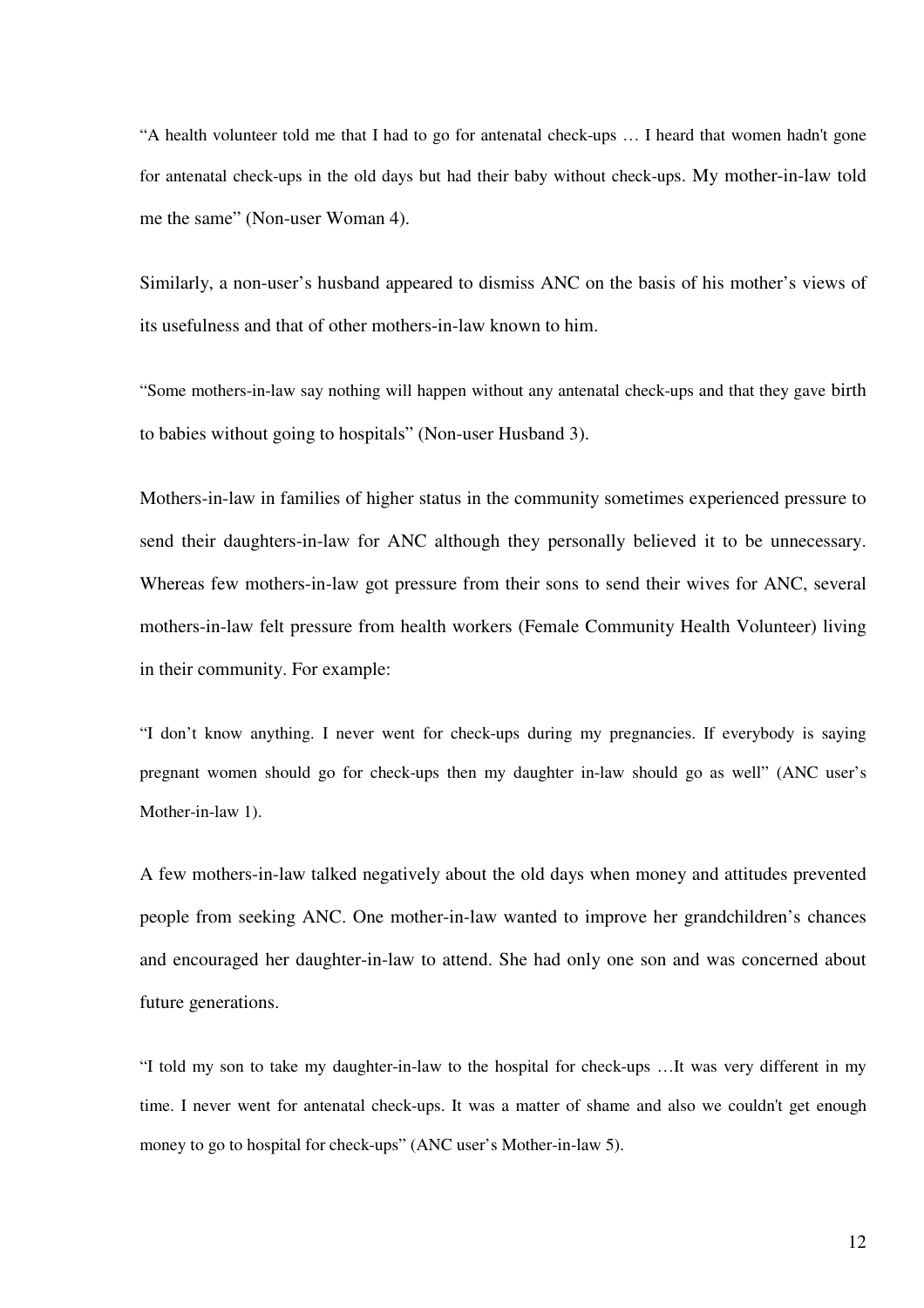One user's mother-in-law questioned the mother-in-law's role and influence, especially in the extended family where pregnant women get so much work. She believed that most mothers-inlaw are barriers in the uptake of ANC for their pregnant daughters-in-law and supported hers by providing less work than she had personally experienced.

"I think the mother-in-law is the key person for daughters-in-law …. I think mothers-in-law should understand first, then the husband. It will be easier for women if the mother-in-law understands her problems" (ANC user's Mother-in-law 6).

A user woman said that her supportive mother-in-law helped her to go for check-ups but did not encourage hospital delivery because of the cost involved.

"My mother-in-law recommended attending antenatal check-ups. She already knew about them. She hadn't had check-ups in her time but advised me to go in case anything happens. I used to ask my motherin-law and she gave me suggestions" (User Woman 7).

#### **Mother-in-law's power and control over resources**

Power and control over resources are interrelated. Traditionally Nepalese mothers-in-law are powerful as they can access household resources through their close contact with the main family earners (their husbands and sons). Some women highlighted that their mothers-in-law's control over resources prevented them from receiving ANC. They also believed that mothers-in-law see no immediate benefits from ANC and considered the cost involved in preventive care as unnecessary. Lack of access to resources is a major barrier, especially where mothers-in-law control household finances:

"My personal expenses were under the control of my mother-in-law and even my husband had to ask her for money" (Non-user Woman 3).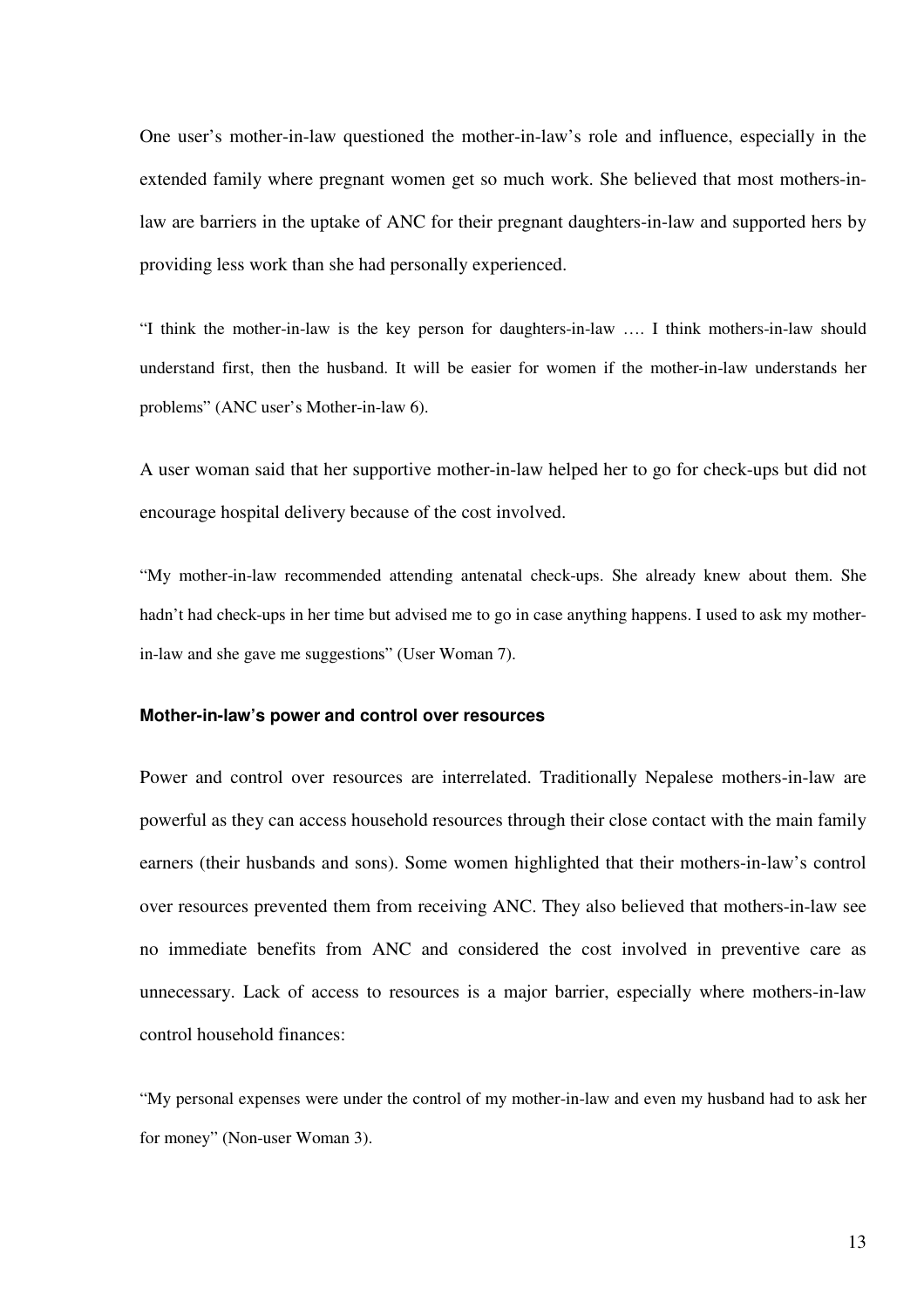Women's low status within households prevents them from keeping any income they might earn themselves. Most rural women did not have earnings of their own and this prevented them from accessing ANC. A non-user woman said that her lack of control over household resources resulted in her being unable to hire people to finish the work she could not do alone.

"It was due to lack of money and my work. There was a problem at home and I did not have money either. I asked my family but they said that it was time for work" (Non-user Woman 6).

A user woman also reported that mothers-in-law can make access to ANC difficult if they are concerned about costs. She mentioned that her mother-in-law favoured ANC as a result of pressure from health workers. Though she lived next to the private community hospital, she was sent to a distant health post because it was cheaper.

"My mother-in-law told me that they didn't have a tradition of going for antenatal check-ups. Now time is changing and you have the opportunity … My mother-in-law used to cook dinner if I was not feeling well. She made an early meal for me if I had to go to the jungle for firewood. She cared for me well most of my pregnancy but she let me down in the last stage. She used to tell me that she did not have money because my husband never earned money" (User Woman 9).

Where they were the main income holder, mothers-in-law controlled their savings from the household income and often made daughters-in-law ask for money to go for ANC checks. A few mothers-in-law were positive and helped their daughters-in-law attend ANC check-ups.

"My mother-in law suggested I go for antenatal check-ups. She has some savings in her bank account and she gives me money for check-ups as well. I shared every problem with her" (User Woman 1).

Women have little or no power in their marital home and are almost entirely at the mercy of their mothers-in-law's perception of their pregnancy and delivery care needs. Most women and their husbands believed that mothers-in-law liked a commanding role as a result of being treated badly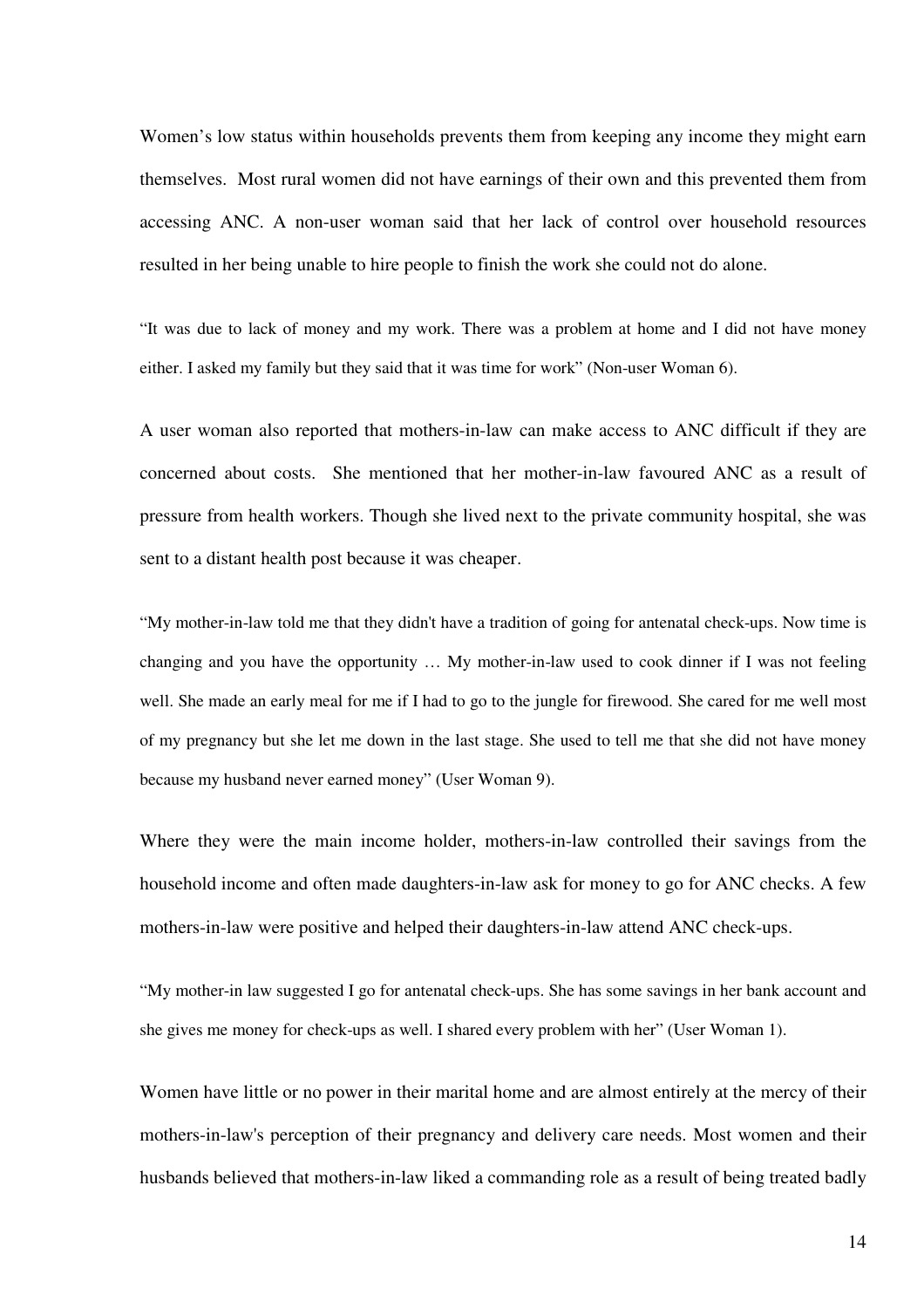by their own mothers-in-law in earlier times. A user husband spoke about the dependent relationship of many daughters-in-law.

"Pregnant women ….do have problems at home. Generally, the in-laws don't tell their daughters-in-law to go for antenatal check-ups. They can't go without the permission of their in-laws" (User Husband 1).

Mothers-in-law appeared to have less influence on ANC uptake if they did not live in the same household as their daughters-in-law, the woman herself and her husband appearing to make the decision then.

"I didn't go for ANC check-ups in my time. Some of my friends told me that they should be done. I think it would be better if pregnant women go for ANC check-ups. I was always supportive of ANC but my daughter-in-law didn't want to go" (ANC non-users' Mother-in-law 1).

One mother-in-law who had health-related training (Traditional Birth Attendant and Health Volunteer) wanted to send her daughter-in-law for ANC but met resistance:

"The Health Assistant has asked me to bring my daughter-in-law for check-ups, but she did not listen to me. I could not force her …. We brought iron tablets for her but she did not take them" (ANC non-user's Mother-in-law 2).

It appeared in this case that the mother-in-law had less influence over her daughter-in-law than other mothers–in-law because they were not living in the same household.

#### **Mother and daughter-in-law's relationship**

Poor communication and relationships between mothers-in-law and daughters-in-law were highlighted by some mothers-in-law, husbands and women as influencing the use of ANC. One non-user's mother-in-law who was positive about ANC, accompanied her own daughter but not her daughter-in-law as she considered that their relationship was poor.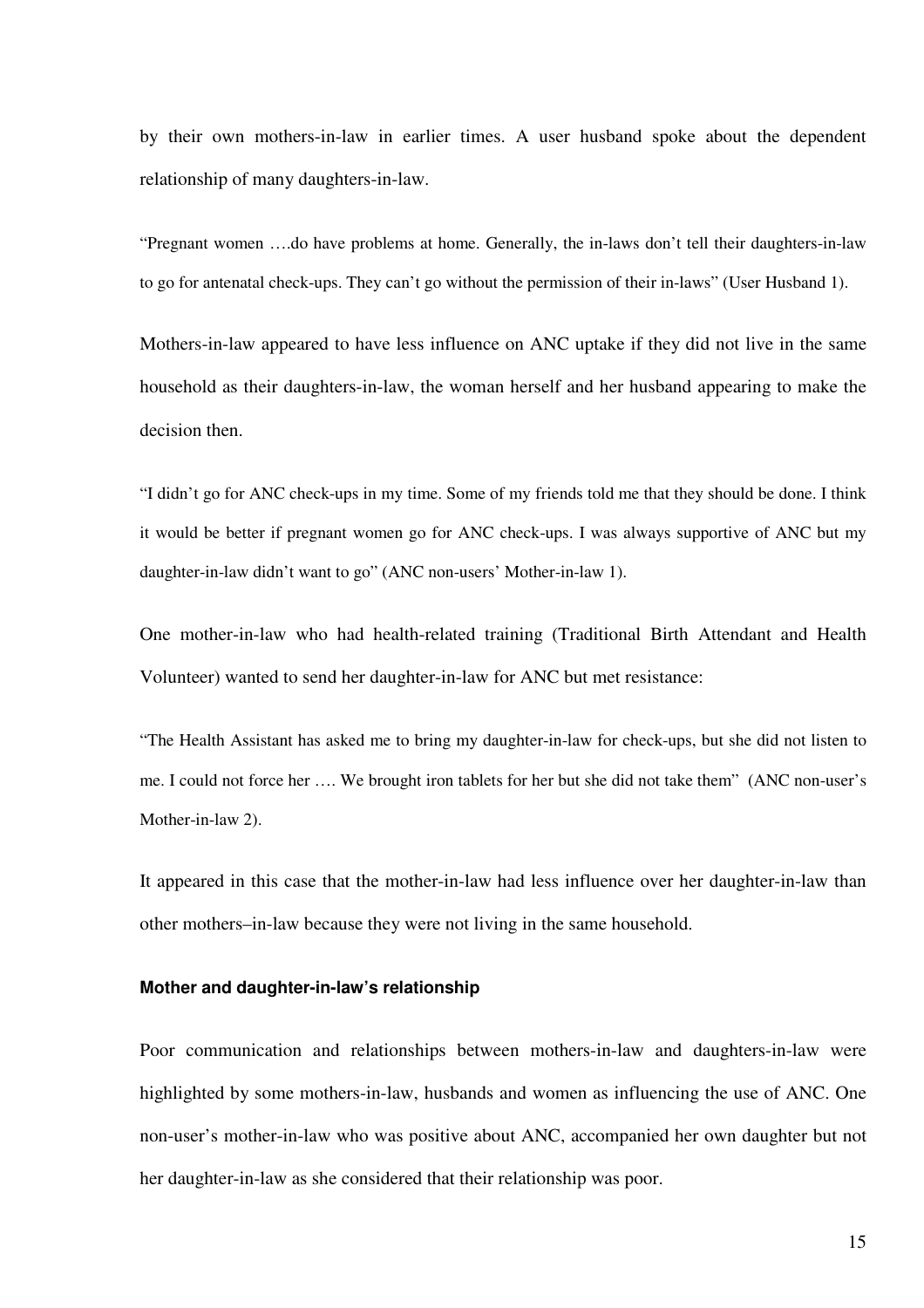"If she likes to go, she goes even if I tell her not to go. She never asked for any money from us. I think she asked someone outside. I do not even know if her children have been vaccinated. She never asks before she leaves home………. She never speaks with me and I do not know a thing about her" (ANC non-user's Mother-in-law 4).

Another mother-in-law showed negative attitudes towards her daughter-in-law and was dissatisfied with her. She was against the use of ANC and was even unhappy that her son was visibly supporting his wife.

"My son is always behind his wife. He is not only helping, but also supporting her all the time" (ANC non-user's Mother-in-law 3).

Another non-user said that her mother-in-law was unsympathetic and would not fund ANC whatever her health condition might be.

"She does not like me to go for check-ups, even if I am unwell" (Non-user Woman 8).

A user woman, who had lost her baby in childbirth, had received some relief from housework during pregnancy, but did not get support to go to hospital for the delivery. She acknowledged that poor relationships with mothers-in-law could be a barrier to ANC.

"Some women might not have good relations with their mothers-in-law and so cannot manage to go for ANC" (User Woman 9).

A supportive mother-in-law also stated that a good relationship with daughters-in-law is essential during pregnancy. She believed that most mothers-in-law created problems for their daughtersin-law, but some daughters-in-law did not try to understand the mother-in-law's position in order to build a good relationship.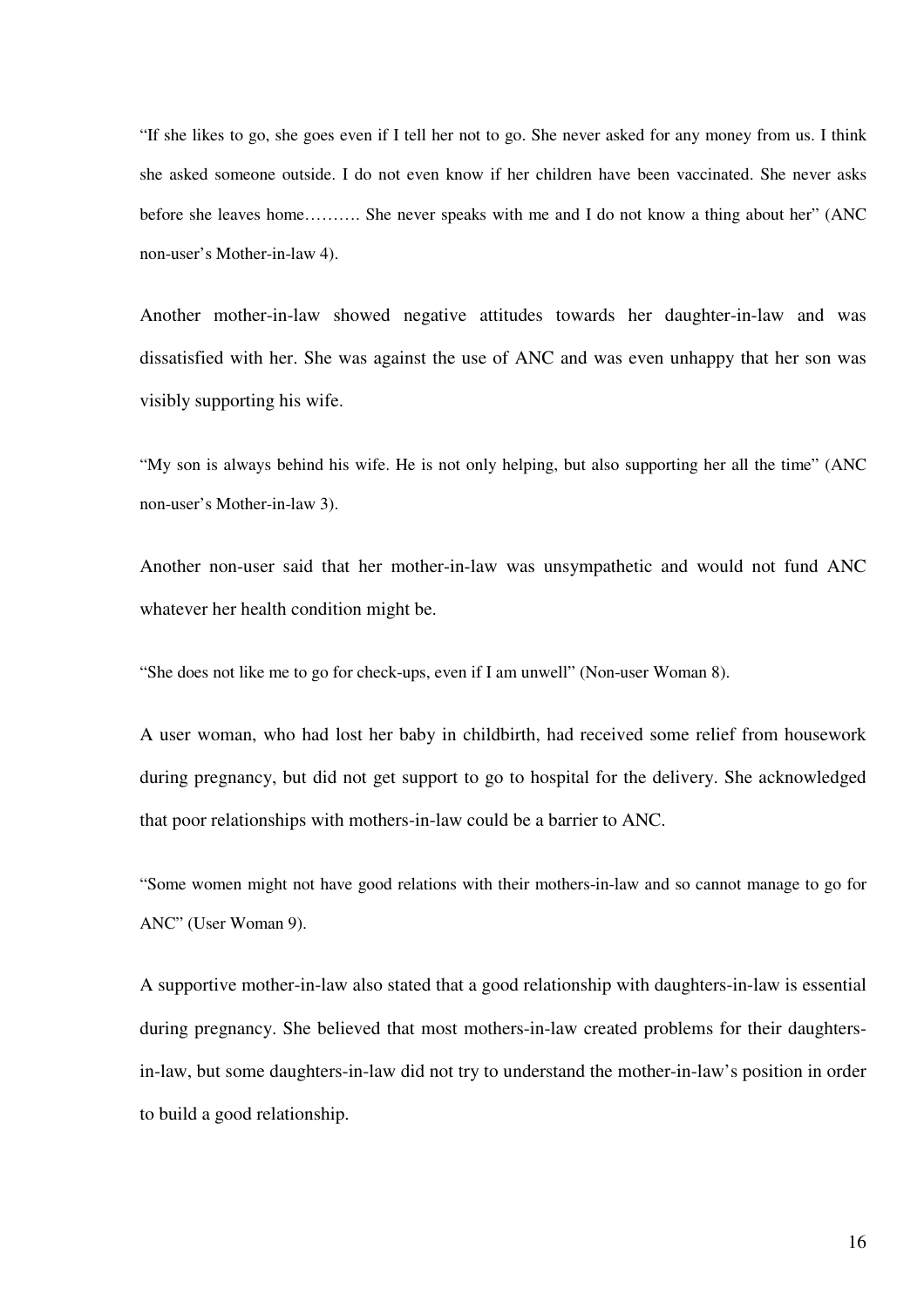"Pregnant women should get love and affection from the family. In most cases, mothers-in-law don't like daughters-in-law. I think that won't be good for either of them" (ANC users' Mother-in-law 3).

Furthermore a user husband who had observed the relationship between his mother and his wife believed that family members should support pregnant women.

"My mother behaved well but sometimes the relationship between my mother and wife was not good. It's normal to have both good and bad aspects living in the same family but if mothers-in-law don't behave well with daughters-in-law at home, then there will be problems" (User Husband 1).

The above quotes clearly illustrate the difficulties that can arise within families where resources are in short supply and expectations cannot always be met. ANC is one of many competing interests and can become a battleground.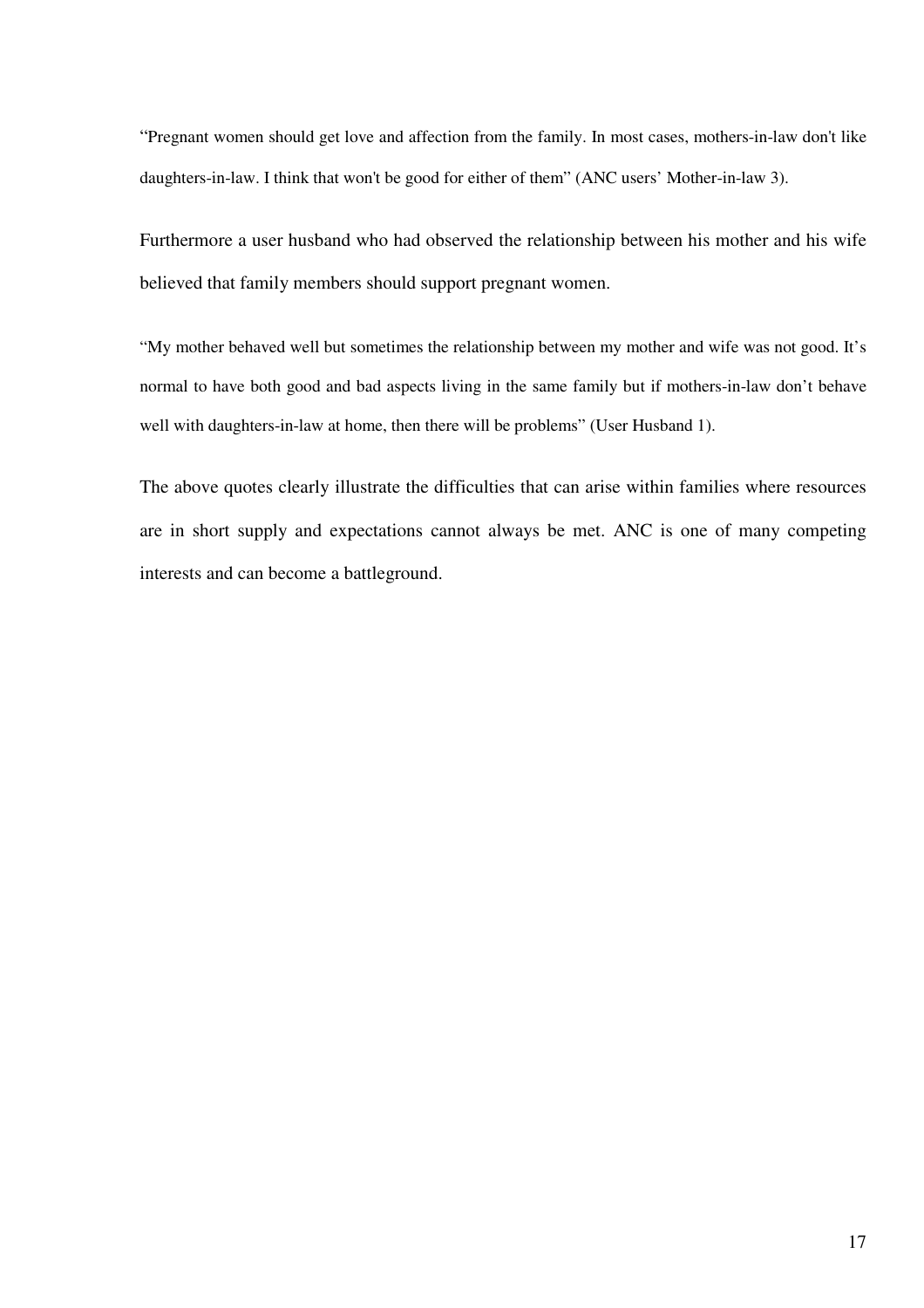# **Discussion**

This qualitative study shows that mothers-in-law are perceived as having an influential role in the uptake of ANC in Nepal. As an important member of the family hierarchy, her active role in decision-making went largely unchallenged. In most cases, mothers-in-law seemed not to be in favour of ANC and played a negative role. However a few, usually more knowledgeable mothers-in-law, were positive and supported ANC check-ups. By their own accounts and also those of daughters-in-law and sons, mothers-in-law's attitudes towards their daughters-in-law's ANC, were influenced by their own past experiences, the household work expected of daughtersin-law and their perceptions of the need for and benefits of ANC. Their control over resources and power over subordinate family members also affected decision making about ANC.

Most Nepalese women carry a heavy workload as they have multiple roles at home. Mothers-inlaw, particularly in rural areas, still tend to prioritise housework rather than antenatal or preventive care. Most mothers-in-law think pregnancy is a natural process which does not require medical care. In rural families, household chores and childcare are physically challenging full-time tasks, taking into account the average family size and basic living conditions. Significantly, the socio demographic information suggests that non-users had more extended family and therefore more work to do at home. This restricts women's ability to take part in other social activities including health care. Other studies concordantly describe how women's daily activities such as water-fetching in South Africa [37] or working in the fields in rural China [38] interfere with health seeking. Women's status within households is low and in rural Nepal daughters-in-law are expected to work longer and harder than other people, even when pregnant [9].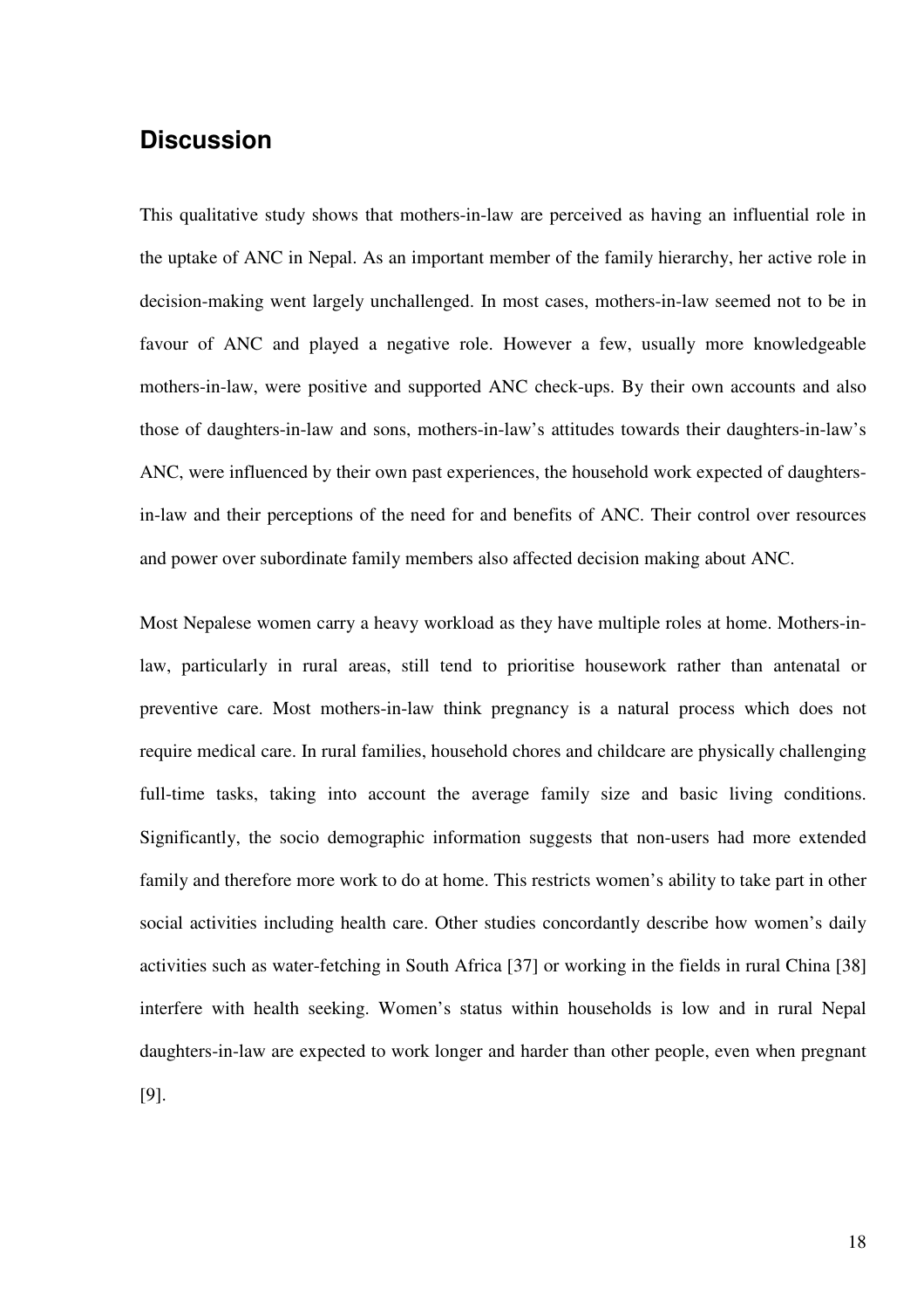Most mothers-in-law rightly assumed that ANC requires a lot of time waiting in a queue. Long waiting times were also a barrier to ANC in Zimbabwe [27]. As they perceive ANC care to be unnecessary and a waste of time, they may discourage daughters-in-law from attending. This lack of support could also be due to poor knowledge about the importance of preventive care as all mothers-in-law are uneducated [39]. Previous studies suggest that women's [40, 41] and their husbands' education [13,15] are the best predictors of ANC uptake. Husband's education is a stronger predictor than the woman's in the Philippines [42].

As all mothers-in-law in our study were illiterate, as are nearly all women of their generation, and were unlikely to have had ANC themselves, it is interesting establish why despite this personal history some still supported their daughters-in-law in accessing ANC. Mothers-in-law who had health-related training (e.g. as Female Community Health Volunteers) were more supportive of ANC. Studies in other groups (for example Traditional Birth Attendants) suggest that health-related training has a positive impact on health service utilization [43]. However, some mothers-in-law are supportive of women's use of ANC because of available financial resources or knowledge of the benefits of ANC. Living in a separate household sometimes meant mothers-in-law having less influence, improving the relationship between daughters-in-law and mothers-in-law, and encouraging a positive attitude towards ANC.

Traditionally in Nepalese culture women reside with their husband's family after marriage, and during pregnancy they depend entirely upon their mothers-in-law [9, 44] since male involvement in maternity care is not common practice in Nepalese culture [45]. Mothers-in-law are given more responsibility and authority to allocate resources to their daughters-in-law in the belief that they understand women's issues, including health problems. Mothers-in-law have strong decision-making powers during pregnancy and delivery as husbands generally know little about childbirth [46]. A gender and age hierarchy also dictates that the authority to make pregnancy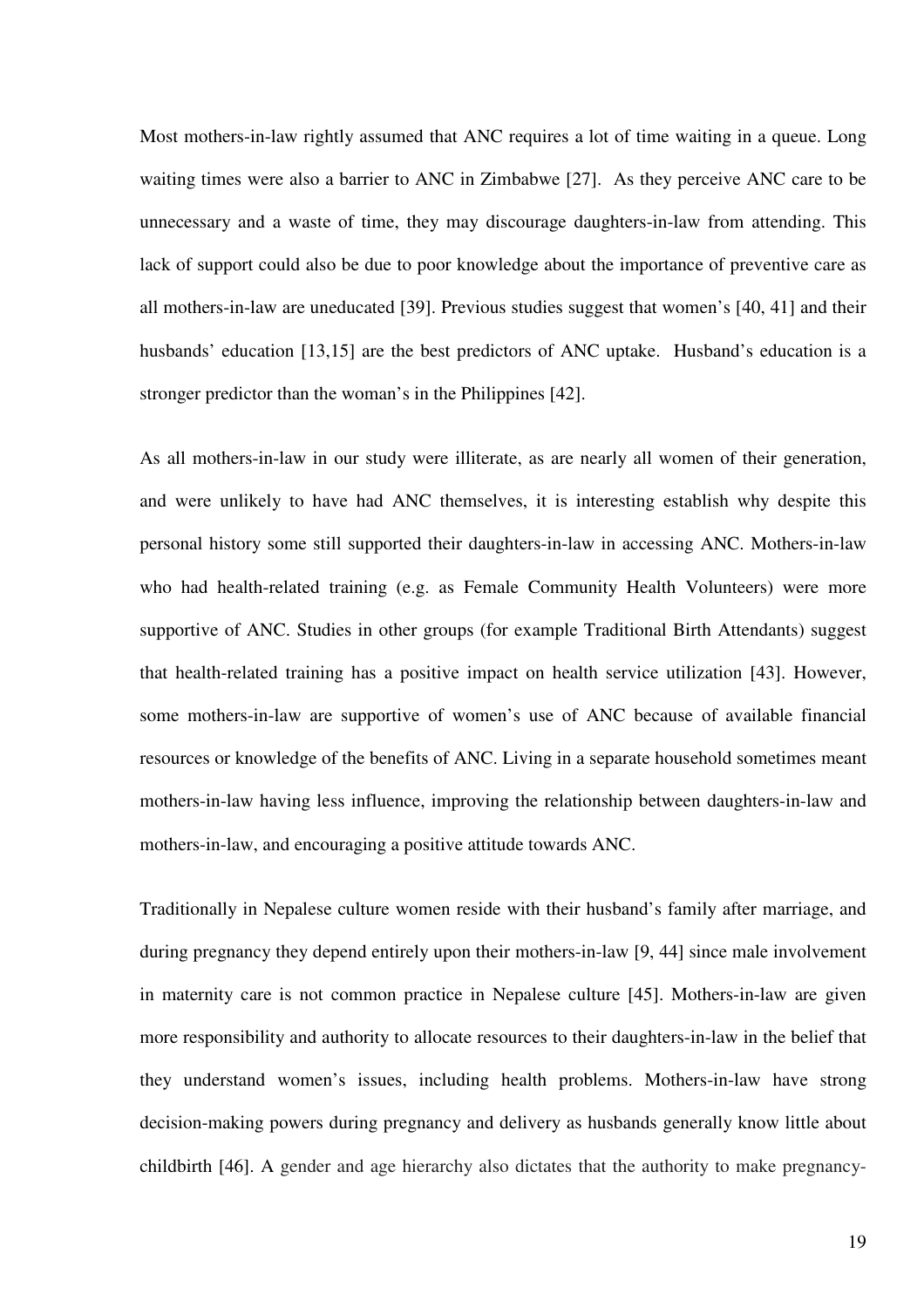related decisions is located in the mother-in-law in Pakistan [19] and India [47]. Interestingly, it is different in nuclear families in Nepal where decisions are predominantly made by husbands. Hence the ability of young women to make decisions is limited in Nepal [25, 48] and in South Asia [24]. Daughters-in-law have less freedom but more responsibility than the mistress of the household and are not treated differently because of pregnancy. It is believed that daughters-inlaw should eat only after they have fed all other family members [49].

This study suggests that mothers-in-law's control over available resources in the household can prevent daughters-in-law obtaining ANC. Daughters-in-law who work but have no control over the use of their earnings also experience difficulty accessing ANC, though a recent study has highlighted that women who have control over resources are better able to make use of health care services [50]. Often decisions about health care expenses are controlled by other family members and limit women's access to health care in Nepal [51] and in other developing countries [52]. It would be easy to conclude, as other authors have done [39], that pregnant women in Nepal lack 'agency' i.e. "the ability to define one's goals and act upon them" [53]. Kabeer [54: p438] highlights that agency can also take the form of "bargaining and negotiation, deception and manipulation, subversion and resistance as well as … reflection and analysis". Although many of our quotes confirm that mothers-in-law were the key decision-makers, we also found elements of 'resistance'. For example, a mother-in-law bemoaned the fact that her daughter-in-law would attend for ANC even if she advised against; another deduced that her daughter-in-law had obtained the necessary funds elsewhere*.* These instances suggest that even in a hostile environment, pregnant women can sometimes have a sense of agency which enables them to exert control over their health.

The relative poverty of the household may mean mothers-in-law do not see the immediate benefit of spending money on preventive care. Similarly poor relationships between daughters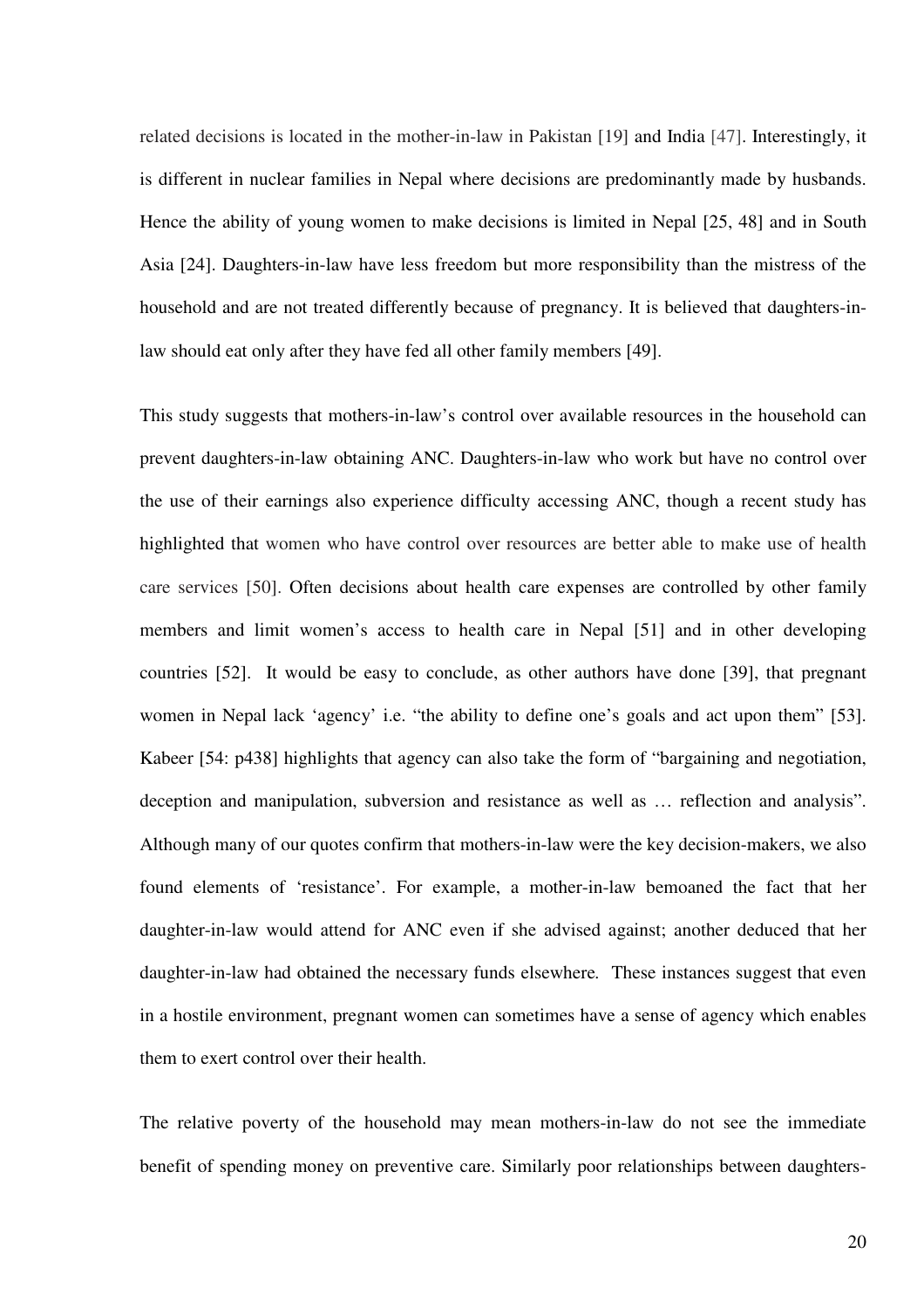in-law and mothers-in-law may influence whether money is spent on activities other than health care. Mumtaz and Salway [19] showed that the strength of individual women's relationships with other key family members, including mothers-in-law, were significant factors in determining whether or not resources were directed towards ANC.

Mothers-in-law's perceptions of the benefits of ANC emerged as an important factor in its uptake in our study. Most mothers-in-law believed ANC was essential only in the case of complications. According to Onega [55] perceptions involve individuals' beliefs about their susceptibility to disease, as well as the seriousness with which they view the threat of illness. These perceptions, attitudes, beliefs and values may contribute to mothers-in-law not encouraging their daughters-in-law to receive ANC. Evidence from countries like India, suggests that routine ANC is perceived as curative rather than preventive [56]. Similarly, mothers-in-law were reported not to believe that a nutritious diet was beneficial during pregnancy, which may be due to lack of knowledge/awareness or a mask for financial constraints.

#### **Strengths and limitations of the study**

A strength of this study is that it examines the perceptions of a range of participants who have a role in ANC uptake, not only interviewing women but also their mothers-in-law and husbands and thereby recognising the cultural context of rural women in Nepal. The first author (BS) is a native speaker whose understanding of the local dialect and translation skills have provided rich data for analysis. However when Nepali is translated into English subtleties in the meaning of local dialogues are sometimes lost or difficult to convey. Although people's spoken language does not always follow conventional grammatical rules, we have tried to convey the original meaning, which occasionally leads to quotes appearing ungrammatical. Birbili suggests that the quality of translation in a research setting depends on (a) the autobiography of translators; (b) the linguistic competence of the translators, (c) the translators' knowledge of the people under study;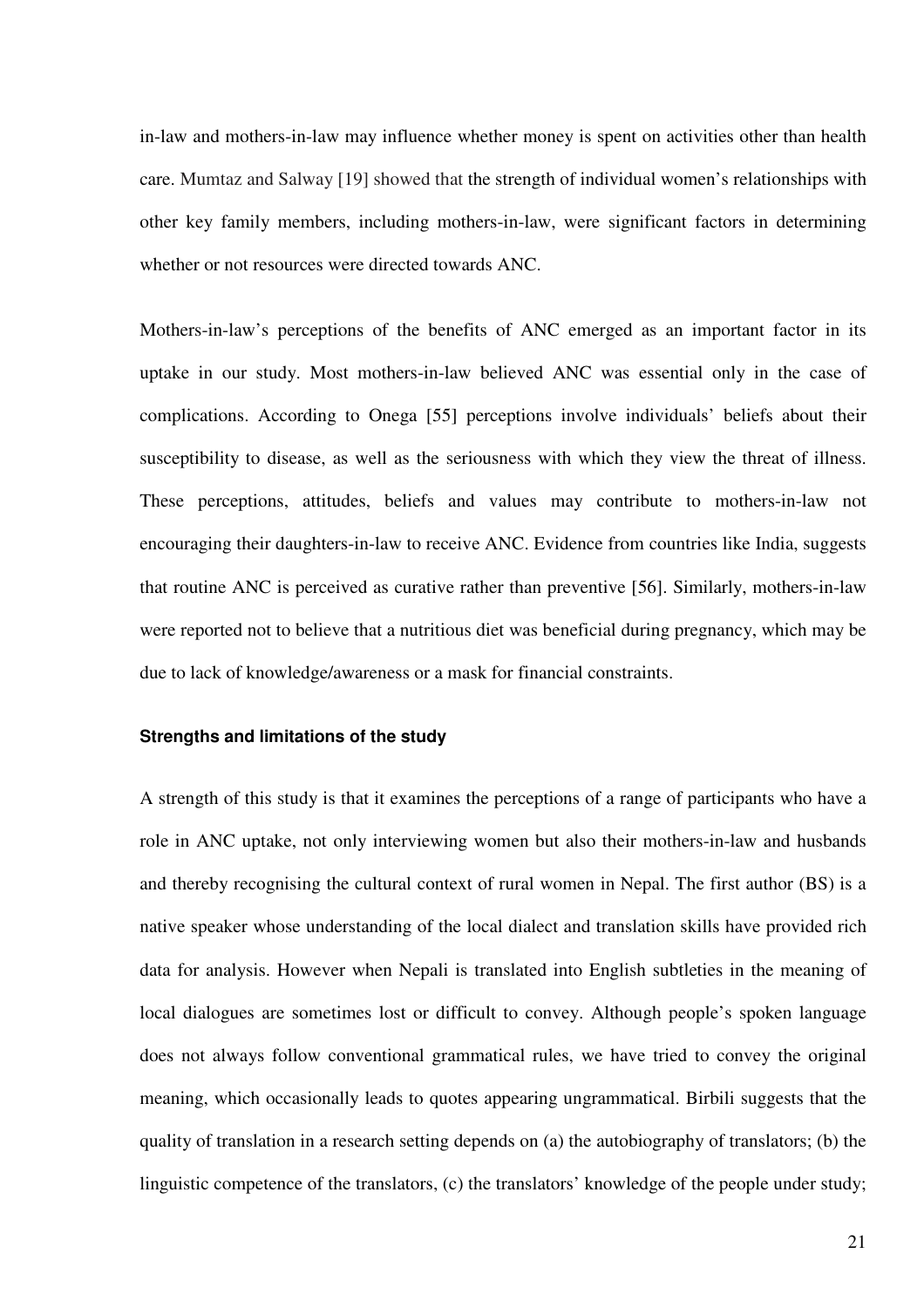and (d) the circumstances in which the translation takes place [57]. Since the translation in this study was conducted by the lead author, who is both a native Nepali speaker and the key interviewer, the circumstances surrounding the translation were considered optimal.

A limitation of this study is that although the women were interviewed in a rural area, this is by no means very remote in Nepal. Women could, and occasionally had travelled to Kathmandu for emergency health treatment. A further limitation of this study is that only 10 husbands and 10 mothers-in-law could be included owing to time and financial constraints. Purposive sampling resulted in significant differences in socio-demographic characteristics between users and nonusers which influenced the perception of value and uptake of ANC services but could not be fully explored in a small sample. Convenience sampling meant that most mothers-in-law included were aged around 60 and all were illiterate. It was not feasible to include literate mothers-in-law as literacy is rare in that generation, especially among rural communities [58]. Thus we are unable to explore the relationship between literacy and uptake of ANC. As mothersin-law were all illiterate and had no experience of ANC themselves, there is a clear generation gap which could not be easily separated in the analysis to assess their influence on ANC uptake.

This study suggests that most respondents recognised the influential role that mothers-in-law played in their daughters-in-law's uptake of ANC. This involvement could be challenging, as their perception of the need for ANC is shaped by their own past experiences of pregnancy without medical intervention, of which they are very proud [45]. Therefore health promotion activities and health interventions aimed at increasing awareness of the value of ANC need to be targeted at mothers-in-law as well as women themselves to facilitate behaviour change. This study suggest that engaging in a positive and innovative way with mothers-in-law and establishing relationships of respect, is one of the first steps needed if change is to occur [59], given the hierarchy of power and social roles in rural Nepal. Educating mothers-in-law in this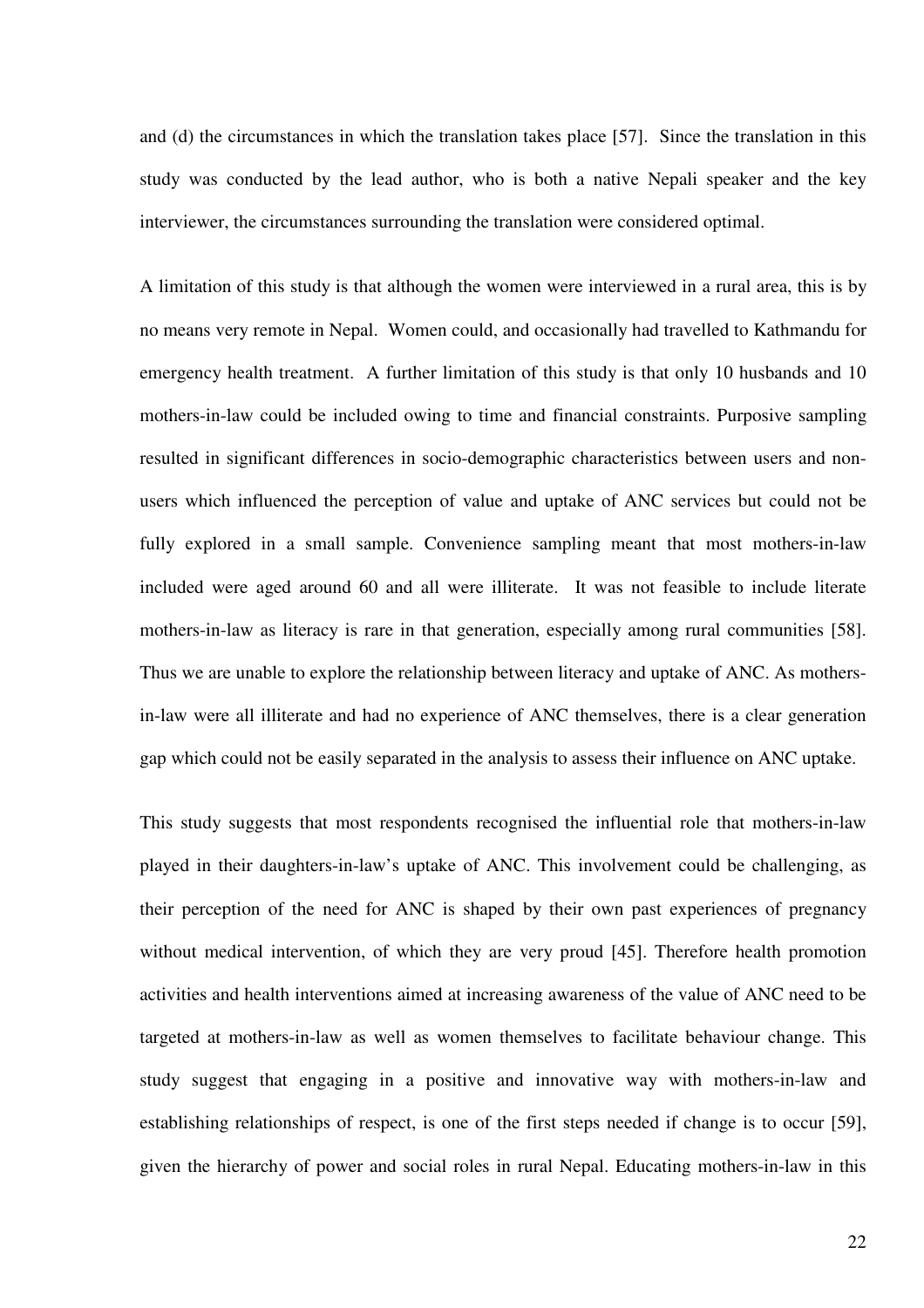way may also have the effect of increasing their awareness of the heavy burden of household work which many young women carry in rural communities.

# **Conclusion**

The study concludes that the use of ANC in Nepal is strongly influenced by mothers-in-law's roles and attitudes. Sometimes this influence was positive, encouraging women to seek ANC but more often it was negative. If ANC uptake is to improve, women's family members, especially their mothers-in-law must be engaged and educated about the benefits of ANC and appropriate care-seeking behaviour during pregnancy. At the same time health promoters in the field of ANC need to remember that there is a generation gap, as many women of the older generation are illiterate and did not experience any ANC themselves when they were pregnant. At the policy level this study suggests that mothers-in-law's involvement can have a positive effect on ANC utilisation, which may also improve other aspects of health care such as postnatal and neonatal care in Nepal. Further studies which examine women's experiences of health service providers and health institutions may improve understanding of the reasons for poor ANC utilisation.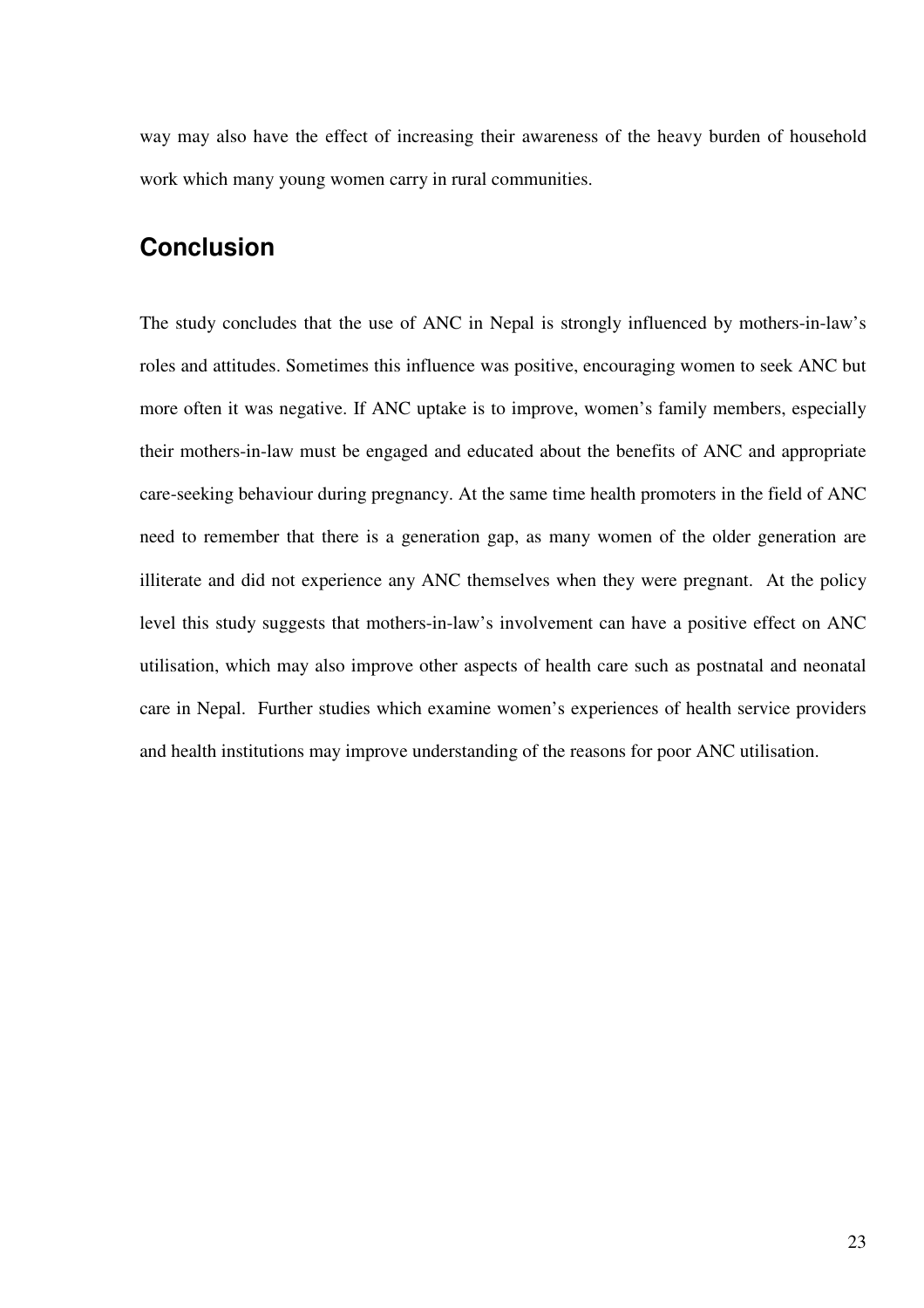# **Competing interests**

The authors declare that they have no competing interests**.**

# **Author contributions**

BS, EVT and MP were responsible for the study conception and design and BS was responsible for the drafting of the manuscript. BS performed the data collection and BS, EVT and MP performed the data analysis. BS provided administrative support. BS, EVT and MP made critical revisions to the paper. EVT and MP supervised the study. All authors read and approved the final manuscript.

# **Acknowledgement**

First and foremost we would like to thank our interviewees. We are thankful to the University of Aberdeen, the Carnegie Trust, Small Grant and Ladies Lunch for financial support. We would also like to acknowledge Green Tara Trust and Manmohan Hospital for their support during the fieldwork visits.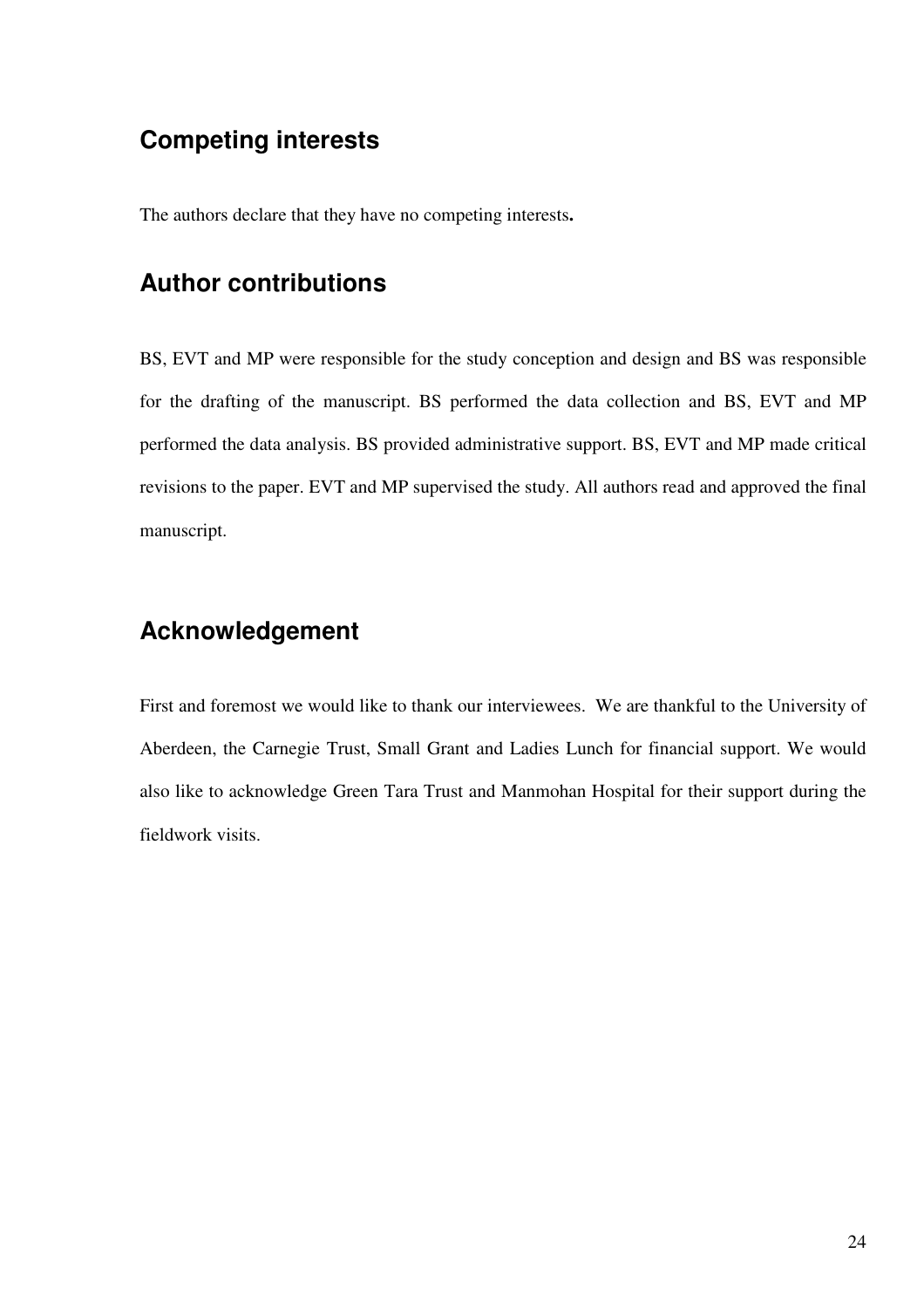### **References**

- 1. UN: The Millennium Development Goals Report 2008. United Nations Department of Economic and Social Affairs. New York. 2008.
- 2. Hogan MC, Foreman KJ, Naghavi M, Ahn SY, Wang M, Makela SM, Lopez AD, Lozano R, Murray CJL: **Maternal mortality for 181 countries, 1980–2008: a systematic analysis of progress towards Millennium Development Goal 5**. *The Lancet* 2010 (Online), 375(9726):1609-23.
- 3. DHS: *Nepal demographic and Health Survey 2006.* Ministry of Health and Population Government of Nepal, New ERA Kathmandu Nepal and Macro International Inc. USA: 2007.
- 4. WHO: *The World Health Report: make every mother and child count.* World Health Organization, Geneva. 2005
- 5. Mrisho M, Obrist B, Schellenberg JA, Haws RA, Mushi AK, Mshinda H, Tanner M, Schellenberg D: **The use of antenatal and postnatal care: perspectives and experiences of women and health care providers in rural southern Tanzania.** *BMC Pregnancy and Childbirth* 2009, 9:10.
- 6. Nuraini E, Parker E: **Improving knowledge of antenatal care (ANC) among pregnant women: a field trial in central Java, Indonesia**. *Asia Pacific Journal of Public Health*  2005*,* 17(1), pp.3-8.
- 7. WHO, UNICEF: *Antenatal Care in Developing Countries: Promises, Achievements and Missed Opportunities: An Analysis of Trends, Levels, and Differentials: 1990-2001.* Geneva and New York: WHO & UNICEF. 2003.
- 8. Chakraborty N, Islam MA, Chowdhury RI, Bari W: **Utilisation of postnatal care in Bangladesh: evidence from a longitudinal study.** *Health & Social Care in the Community* 2002*,* 10(6): 492-502.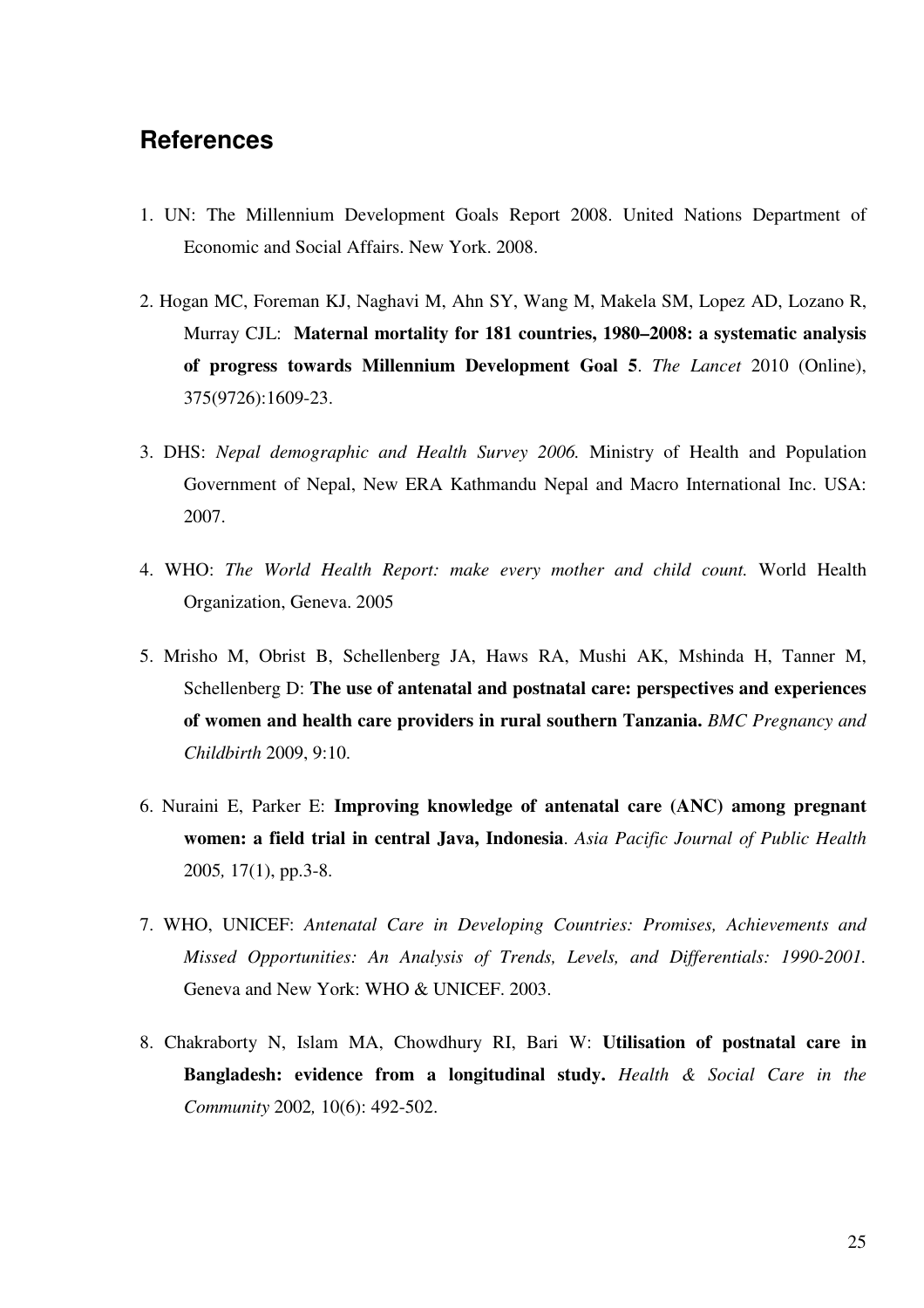- 9. UNICEF: Situation of children and women in Nepal. [www.un.org.np/reports/UNICEF/2006/situation-analysis/conver-page.pdf]. The United Nations Children's Fund. 2006. Accessed on 20/02/08.
- 10. Villar J, Ba'aqeel H, Piaggio G, Lumbiganon P, Miguel BJ, Farnot U, Al-Mazrou Y, Carroli G, Pinol A, Donner A, Langer A, Nigenda G, Mugford M, Fox-Rushby J, Hutton G, Bergsjø P, Bakketeig L, Berendes H, Garcia J: for the WHO Antenatal Care Trial Research Group: **WHO antenatal care randomised trial for the evaluation of a new model of routine antenatal care.** *The Lancet* 2001*,* 357(9268): 1551-1564.
- 11. Simkhada BD, van Teijlingen ER, Porter M, Simkhada P: **Factors affecting the utilisation of antenatal care in developing countries: systematic review of the literature**. *Journal of Advanced Nursing* 2008 61(3): 244-60.
- 12. Matsumura M, Gubhaju B: **Women's status, household structure and the utilisation of maternal health services in Nepal.** *Asia-Pacific Population Journal* 2001, 16(1): 23-44.
- 13. Nielsen BB, Hedegaard M, Liljestrand J, Thilsted SH, Joseph A: **Characteristics of antenatal care attenders in a rural population in Tamil Nadu, South India: A community-based cross-sectional study.** *Health & Social Care in the Community* 2001*,*  9(6): 327-333.
- 14. Overbosch G, Nsowah-Nuamah N, van den Boom G, Damnyag L: **Determinants of antenatal care use in Ghana.** *Journal of African Economies* 2004*,* 13(2): 277-301.
- 15. Pallikadavath S, Foss M, Stones RW: **Antenatal Care: Provision and Inequality in Rural North India**. *Social Science & Medicine* 2004*,* 59(6): 1147-1158.
- 16. MOHP: Second Long term Health Plan, 1997-2017. [www.moh.gov.np/Reforms/2ND.ASP]. Ministry of Health and Population, Kathmandu, 2007, Accessed on 06-11-2009.
- 17. Simkhada BD, van Teijlingen ER, Porter M, Simkhada P: **Major problems and key issues in Maternal Health in Nepal.** *Kathmandu University Medical Journal* 2006*,* 4(2) : 258- 263*.*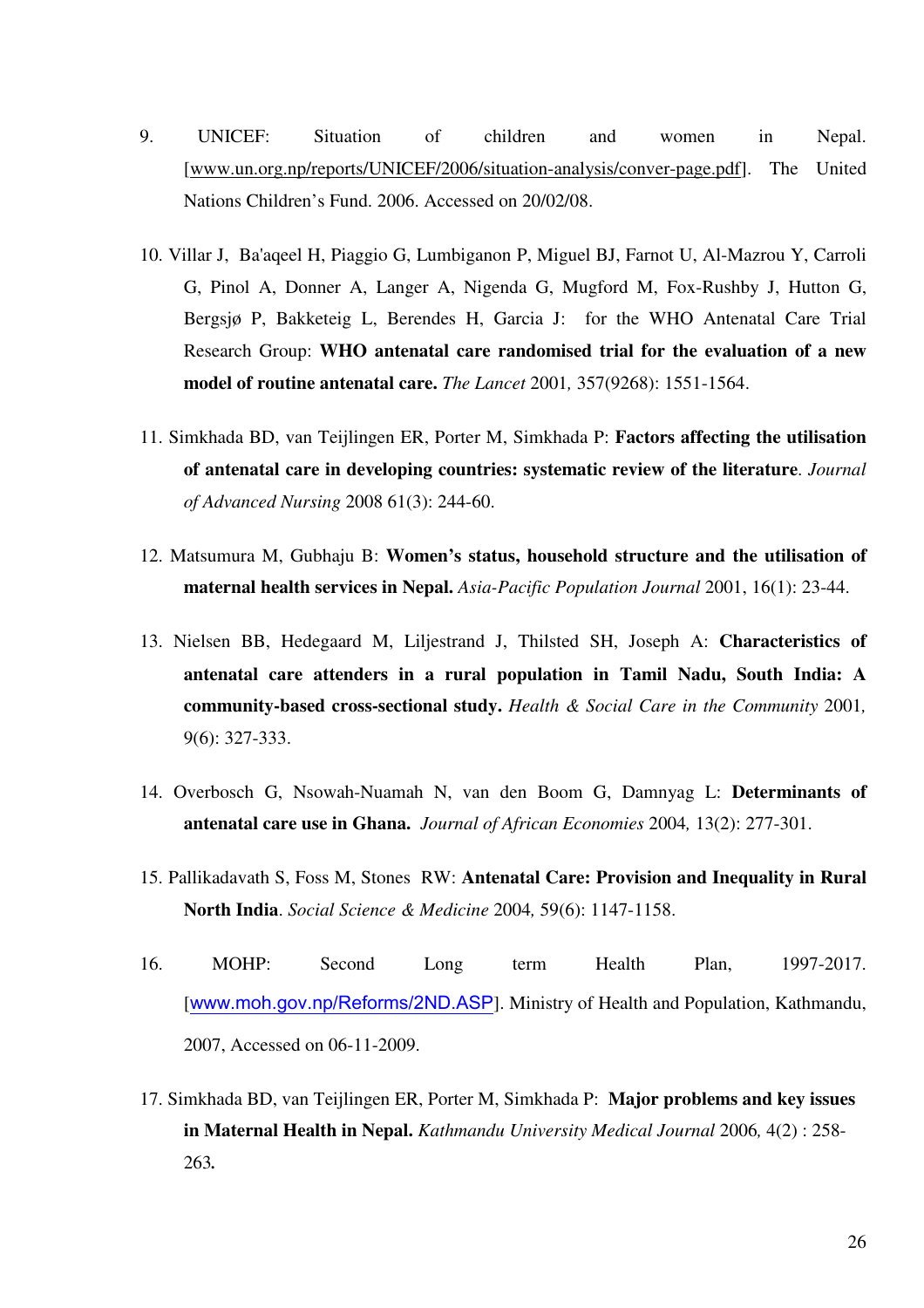- 18. Sharma B: **Utilisation of Antenatal Care Services in Nepal.** *Nepal. Population Journal*  2004*,* 11(10): 79-97.
- 19. Mumtaz Z, Salway SM: **Gender, pregnancy and the uptake of antenatal care services in Pakistan.** *Sociology of Health & Illness* 2007*,* 29(1):1-26.
- 20. Chowdhury AMR, Mahbub A, Chowdhury AS: **Skilled attendance at delivery in Bangladesh: an ethnographic study**. *Research Monograph Series* 2003*,* 22. Research and Evaluation Division, BRAC Dhaka, Bangladesh.
- 21. Erci B: **Barriers to utilization of prenatal care services in Turkey**. *Journal of Nursing Scholarship* 2003*,* 35(3): 269-273.
- 22. McCaw-Binns A, La Grenade J, Ashley D: **Under-users of antenatal care: a comparison of non-attenders and late attenders for antenatal care, with early attenders.** *Social Science & Medicine* 1995*,* 40(7): 1003-1012.
- 23. Mullany BC, Hinde MJ, Becker S: **Can women's autonomy impede male involvement in pregnancy health in Kathmandu, Nepal?** *Social Science & Medicine* 2005, 61(9): 1993– 2006.
- 24. Masvie H: **The role of Tamang mothers-in-law in promoting breast feeding in Makwanpur District, Nepal**. *Midwifery* 2006*,* 22(1): 23-31.
- 25. Mesko N, Osrin D, Tamang S, Shrestha BP, Manandhar DS, Manandhar M, Standing H, Costello AM: **Care for perinatal illness in rural Nepal: a descriptive study with crosssectional and qualitative components.** *BMC International Health and Human Rights*  2003*,* 3(3).
- 26. Pope C, Mays N: **Qualitative methods in health research**. In Pope C and Mays N (eds) Qualitative research in health care. Third edition. Blackwell Publishing, 2006:1-11.
- 27. Mathole T, Lindmark G, Majoko F, Ahlberg BM: **A qualitative study of women's perspectives of antenatal care in a rural area of Zimbabwe.** *Midwifery* 2004, 20(2): 122-132.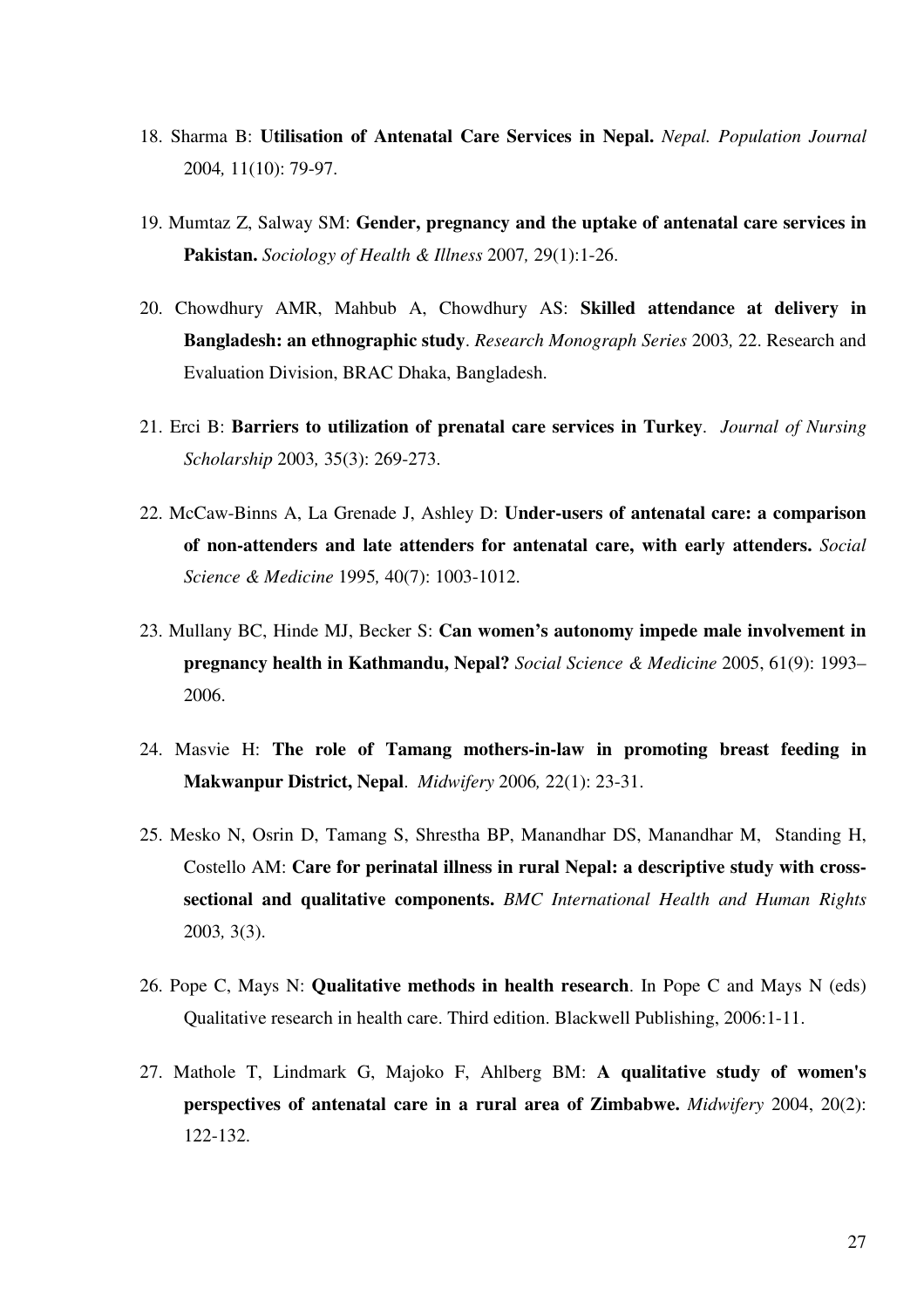- 28. Coffey A, Atkinson P: *Making Sense of Qualitative Data: Complementary Research Strategies,* Sage, London, 1996.
- 29. DiCicco-Bloom B, Crabtree BF: **The qualitative research interview**. *Medical Education*  2006*,* 40(4): 314-321.
- 30. Glaser BG, Strauss AL: *The Discovery of Grounded Theory: Strategies for Qualitative Research,* Aldine Publishing Company, Chicago, 1967.
- 31. van Teijlingen ER, Hundley V: **The importance of pilot studies**. *Social Research Update*  2001, Issue 35 [www.soc.surrey.ac.uk/sru/SRU35.html]. Accessed on 15/5/2010
- 32. Twinn S: **An exploratory study examining the influence of translation on the validity and reliability of qualitative data in nursing research**. *Journal of Advanced Nursing*1997, 26(2): 418–423.
- 33. Small R, Yelland J, Lumley J, Rice PL, Cotronei V, Warren R: **Cross-cultural research: trying to do it better. 2. Enhancing data quality**. *Australian and New Zealand Journal of Public Health*1999*,* 23 (4): 390-395.
- 34. Miles MB, Huberman A: *Qualitative Data Analysis: An Expanded Sourcebook.* Sage, London, 1994.
- 35. Shin KR, Kim MY, Chung SE: **Methods and Strategies Utilized in Published Qualitative Research**. *Qualitative Health Research* 2009*,* 19 (6): 850-858.
- 36. Welsh E: Dealing with Data: **Using N-Vivo in the Qualitative Data Analysis Process**. Forum: *Qualitative Social Research* 2002. 3(2).
- 37. McCray T: **An issue of culture: the effect of daily activities on prenatal care utilisation patterns in rural South Africa.** *Social Science and Medicine* 2004, 59(9): 1843-1855.
- 38. Li J: **Gender inequality, family planning and maternal and child care in a rural Chinese county**. *Social Science & Medicine* 2004*,* 59(4): 695-708.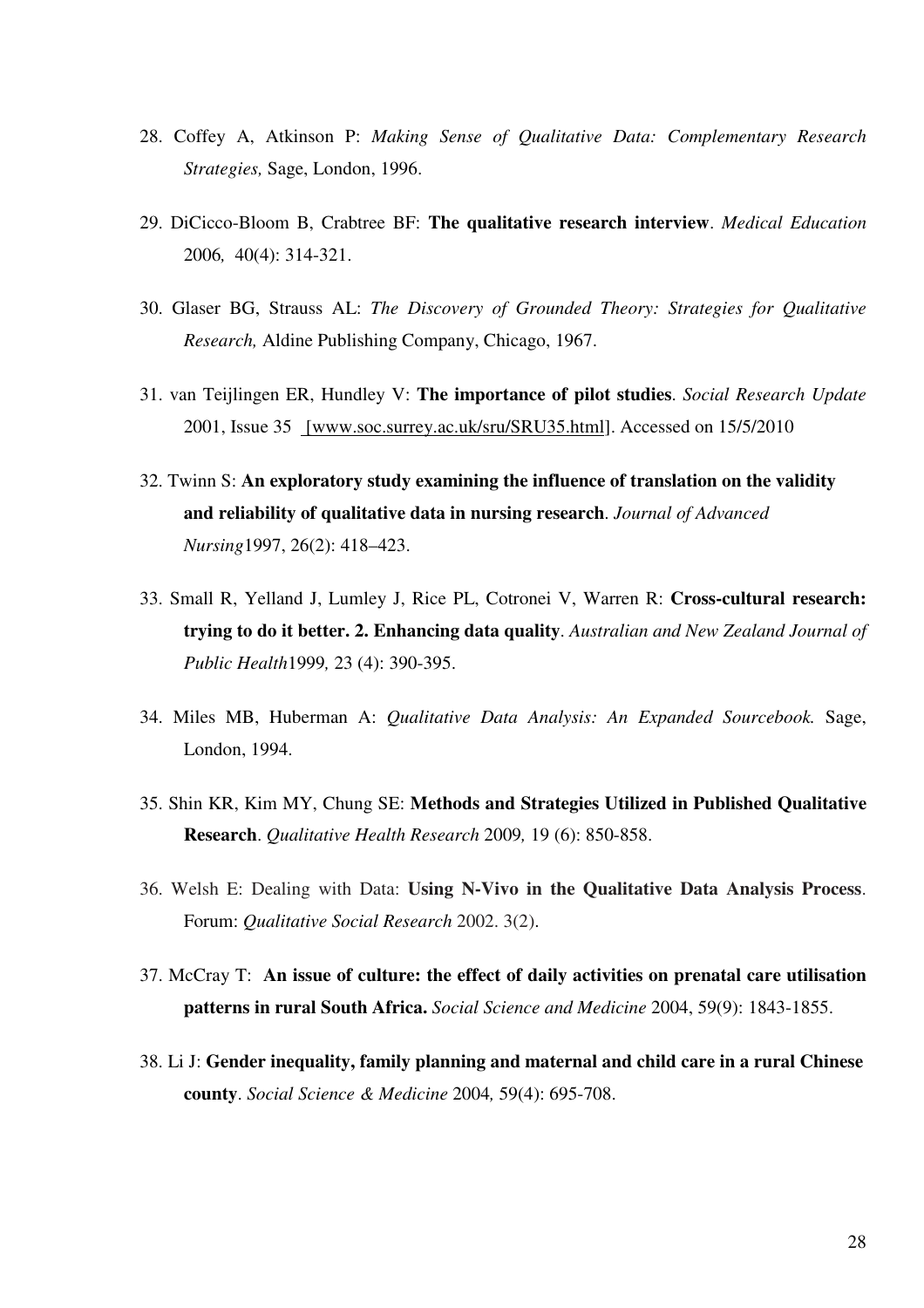- 39. Matsuyama A, Moji K: **Perception of Bleeding as a Danger Sign During Pregnancy, Delivery, and the Postpartum Period in Rural Nepal**. *Qualitative Health Research*  2008*,* 18(2): 196-208.
- 40. Matthews Z, Mahendra S, Kilaru A, Ganapathy S: **Antenatal Care, Care-seeking and Morbidity in Rural Karnataka, India: Results of a Prospective Study**. *Asia-Pacific Population Journal* 2001*,* 16(2): 11-28.
- 41. Mumtaz Z, Salway S: **I never go anywhere: extricating the links between women's mobility and uptake of reproductive health services in Pakistan.** *Social Science & Medicine* 2005*,* 60(8): 1751-1765.
- 42. Miles-Doan R, Brewster KL: **The Impact of Type of Employment on Women's Use of Prenatal-Care Services and Family Planning in Urban Cebu, the Philippines.** *Studies in Family Planning* 1998*,* 29(1): 69-78.
- 43. Sibley LM, Sipe TA, Koblinsky M: **Does traditional birth attendant training increase use of antenatal care? A review of the evidence.** *Journal of Midwifery & Women's Health*  2004*,* 49(4): 298-305.
- 44. Shakya K, McMurray C: **Neonatal Mortality and Maternal Health Care in Nepal: searching for patterns of association.** *Journal of Biosocial Science* 2001, 33: 87-105.
- 45. Mullany BC: **Barriers to and attitudes towards promoting husbands' involvement in maternal health in Katmandu, Nepal**. *Social Science and Medicine* 2006*,* 62(11): 2798– 2809.
- 46. DIFID, HMGN: *Pregnancy and childbirth in Nepal* [http://www.nsmp.org/pregnancy\_childbirth\_nepal/index.html]. [online] 2004, Accessed on 18-11-09.
- 47. Karra MV, Stark NN, Wolf J: **Male involvement in family planning: A case study spanning five generations of a South Indian Family**. *Study Family Planning* 1997*,*  28(1): 24–34.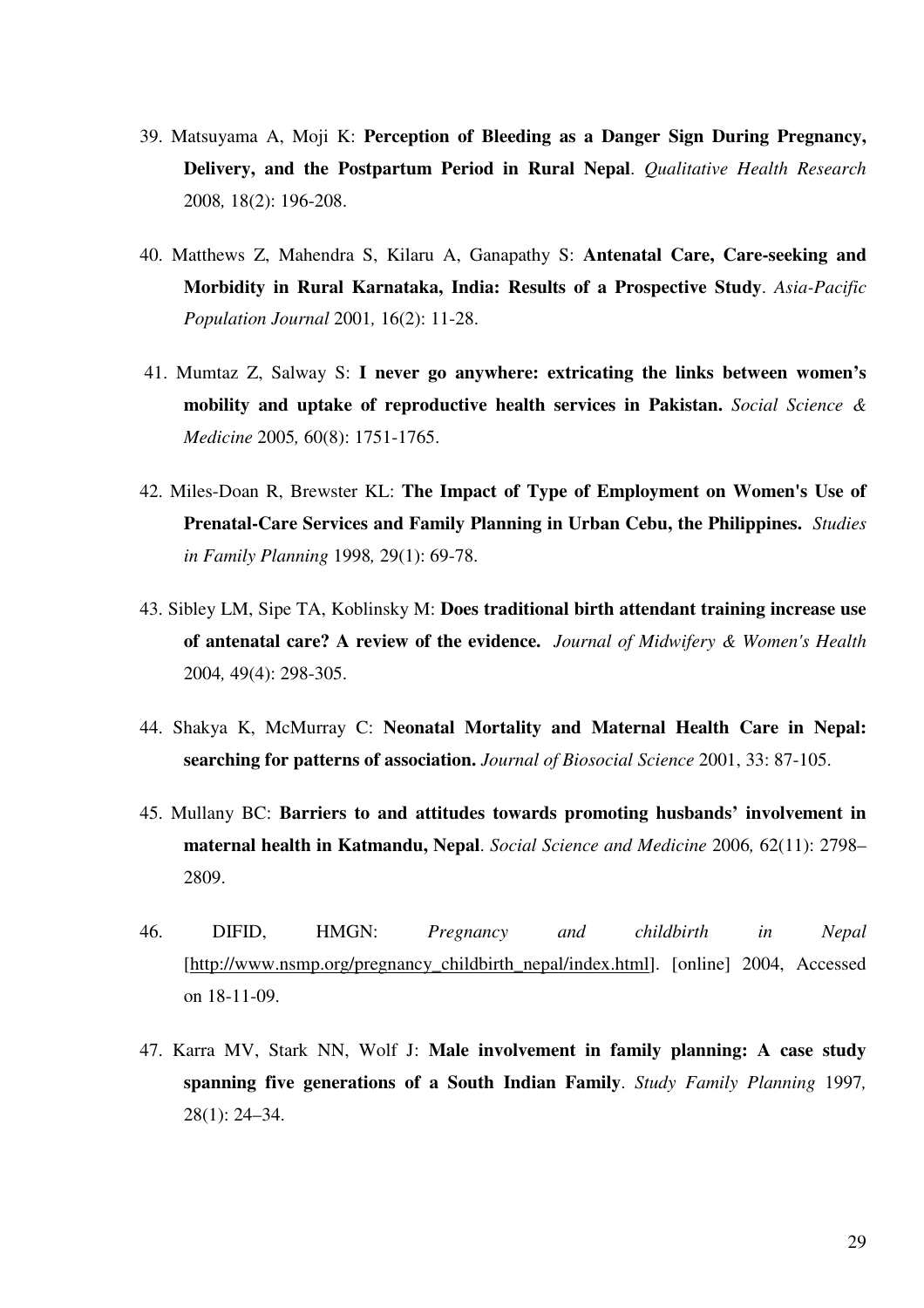- 48. Dhakal S, Chapman GN, Simkhada PP, van Teijlingen E, Stephens J, Raja AE: **Utilisation of postnatal care among rural women in Nepal.** *BMC Pregnancy Childbirth* 2007, 7 (19).
- 49. Waszak C, Thapa S, Davey J: **The influence of gender norms on the reproductive health of adolescents in Nepal, perspective of youth.** *Towards Adulthood, Exploring the Sexual and Reproductive Health of Adolescents in South Asia,* World Health Organization, Geneva, 2003.
- 50. Allendorf K: **Couples' Reports of Women's Autonomy and Health-care Use in Nepal.** *Studies in Family Planning* 2007*,* 38(1): 35-46.
- 51. Furuta M, Salway S: **Women's position within the household as a determinant of maternal health care use in Nepal**. *International Family Planning Perspectives* 2006, 32(1): 17-27.
- 52. Vlassoff C: **Gender inequalities in health in the Third World: uncharted ground**. *Social Science and Medicine*1994, 39(9):1249–59.
- 53. Giddens A: **Structuration theory: past, present and future**. In: Bryant, GA, Jary, D (eds.) Anthony Giddens' *Theory of Structuration: A critical Appreciation.* Routledge, London, 1991: 81-97.
- 54. Kabeer N: **Resources, agency, achievements: reflections on the measurement of women's empowerment.** *Development and Change* 1999, 30 (3): 435-464.
- 55. Onega LL: **Education theories, models and principles applied to community and public health nursing.** In Stanhope, M. & Lancaster, J. (Eds.), Community and public health nursing, St. Louis: MO Mosby. 2000: 266-283.
- 56. Stephenson R, Tsui AO: **Contextual influences on reproductive health service use in Uttar Pradesh, India.** *Studies in Family Planning* 2002*,* 33(4): 309-320.
- 57. Birbili M: **Translating from one language to another**. *Social Research Update*. 2000; 3. [http://sru.soc.surrey.ac.uk/SRU31.html]. Accessed on 19-03-10.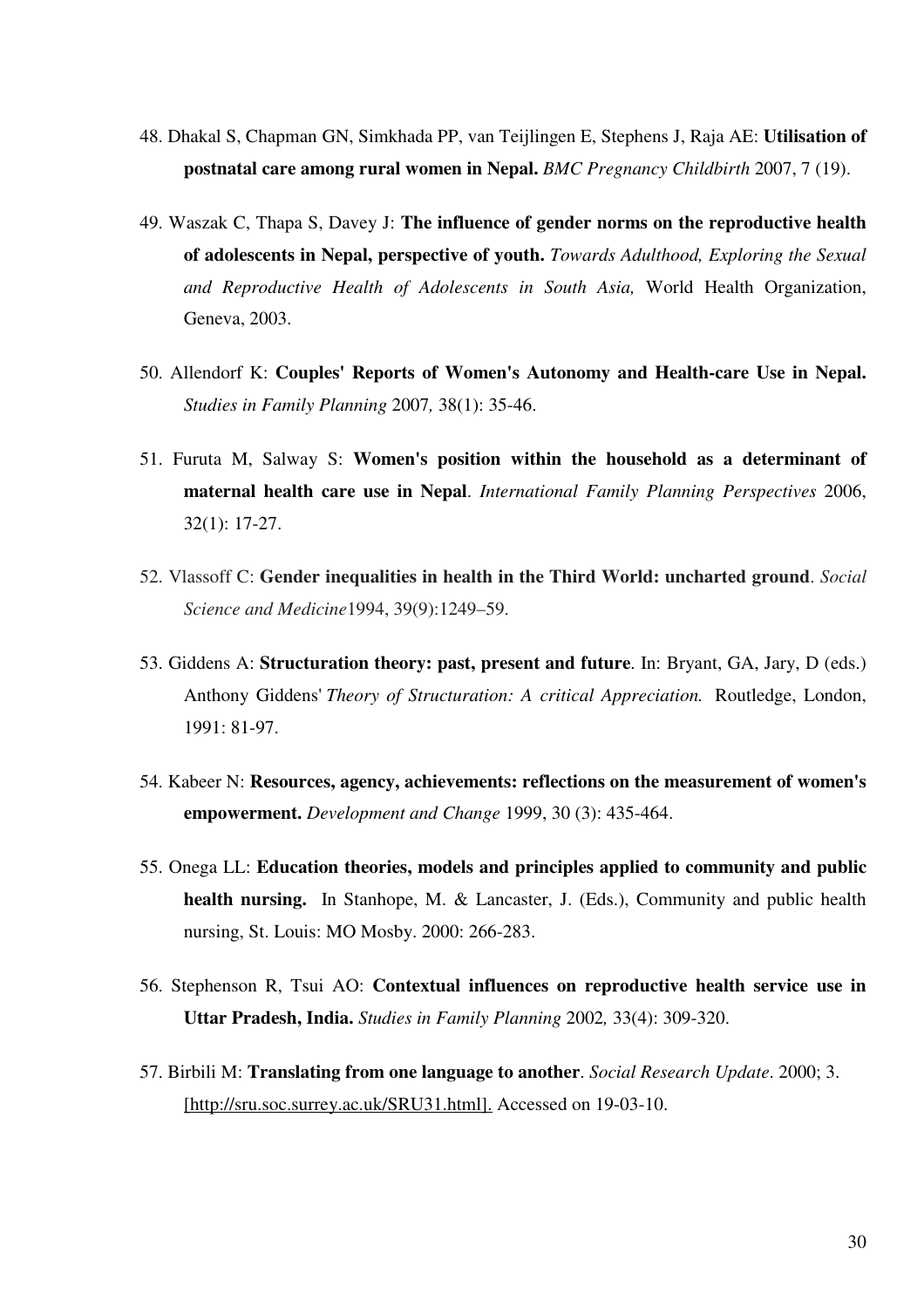- 58. Shrestha GM, Lamichhane SR, Thapa BK, Chitrakar R, Useem M, Comings JP: **Determinants of Educational Participation in Rural Nepal.** *Comparative Education Review* 1986, 30(4): 508-522.
- 59. Kerr RB, Dakishoni L, Shumba L, Msachi R, Chirwa M: **We Grandmothers Know Plenty: Breastfeeding, complementary feeding and the multifaceted role of grandmothers in Malaw**. *Social Science & Medicine* 2008, 66: 1095-1105.